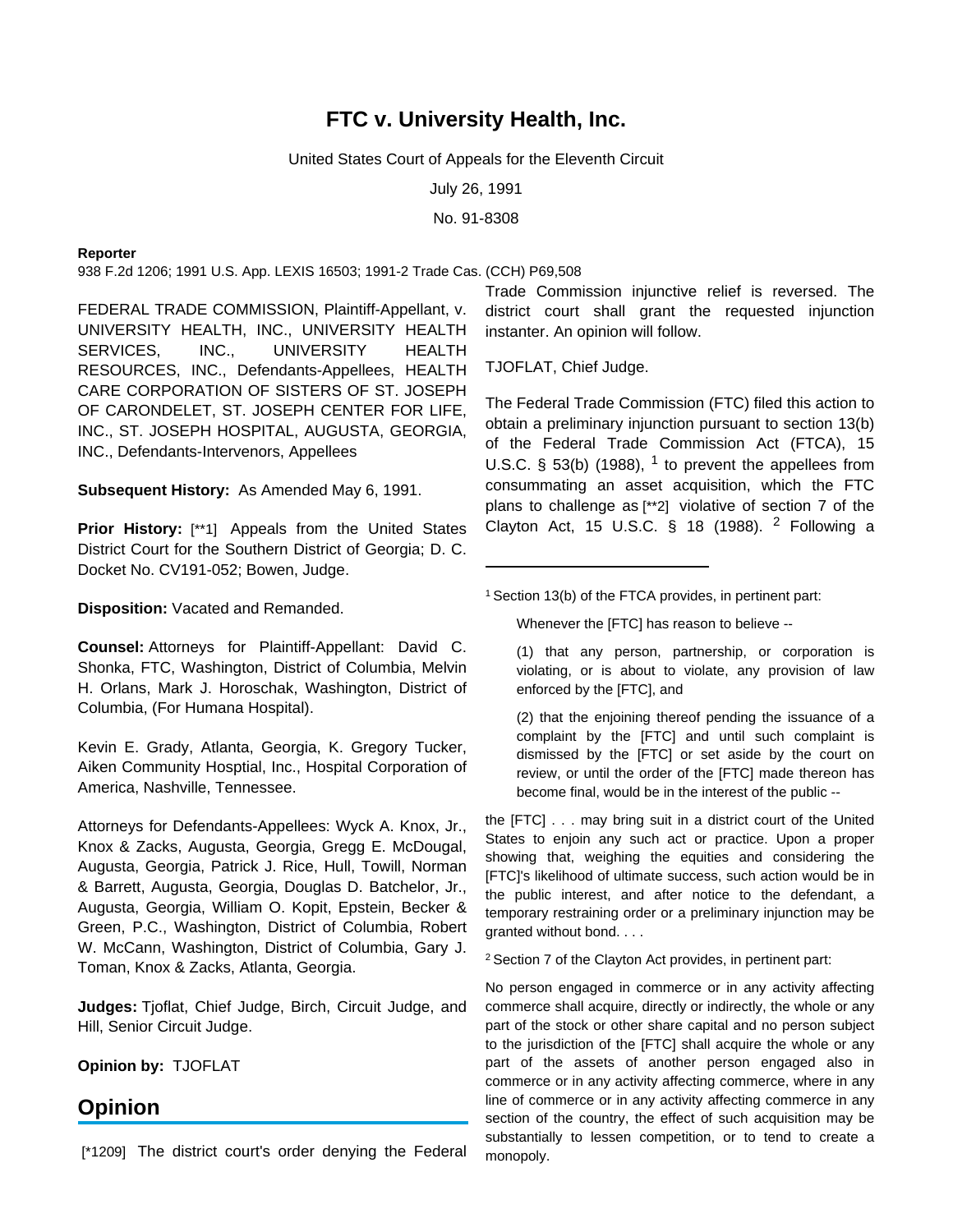hearing, the district court held that the FTC had failed to demonstrate a likelihood of ultimate success in proving that the intended acquisition would substantially lessen competition; accordingly, the court denied the FTC's request for a preliminary injunction. In this appeal, we must answer two questions, both of which relate to whether it is likely that the FTC ultimately will prevail in its section 7 challenge. First, we must decide whether section 7 applies to asset acquisitions by nonprofit hospitals. We hold that it does. Second, we must determine whether the district court, in evaluating the FTC's section 7 challenge, correctly applied the law. We conclude that it did not. Therefore, we reverse the district court's judgment and grant the FTC its requested preliminary injunction.

# [\*\*3] [\*1210] I.

This case involves a proposed acquisition by appellees University Health, Inc. (UHI), University Health Services, Inc. (UHS), and University Health Resources, Inc. (UHR) (collectively, University). <sup>3</sup> UHS operates University Hospital, a nonprofit facility that it leases from the Richmond County (Georgia) Hospital Authority. University plans to acquire the assets of St. Joseph Hospital, Augusta, Georgia, Inc. (St. Joseph), a nonprofit entity owned by the Health Care Corporation of Sisters [\*\*4] of St. Joseph of Carondelet (HCC), a Missouri nonprofit corporation run by the Roman Catholic church. <sup>4</sup>

Under the proposed transaction, University would acquire most of the assets and interests of St. Joseph from HCC. <sup>5</sup> In return, HCC would receive University's fifty-percent interest in Walton Rehabilitation Hospital <sup>6</sup> and a cash settlement (based on the value of certain assets at closing). <sup>7</sup> The total transaction is worth over \$ 38 million. A ten-year covenant not to compete, applicable to operations in the Augusta area, would require HCC to stay out of the general acute-care hospital market and University to stay out of the rehabilitation hospital market.

[\*\*5] The appellees filed a premerger notification with the Department of Justice and the FTC as required by section 7A of the Clayton Act, 15 U.S.C. § 18a (1988). The statutory waiting period, after which the appellees could consummate their proposed acquisition, was to expire on March 20, 1991. To forestall the acquisition, pending the outcome of the FTC's adjudicative proceedings, the FTC brought the instant action for preliminary injunctive relief on March 20. <sup>8</sup> The FTC is concerned because University's acquisition of St. Joseph's assets would eliminate a patient-oriented, general acute-care hospital from the market that serves Richmond and Columbia Counties in Georgia and Aiken County in South Carolina (the Augusta area). This, according to the FTC, would so concentrate the market that consumers likely would suffer at the hands of the four remaining hospitals in the market, in which University Hospital would be the dominant participant. Without a preliminary injunction, [\*\*6] the appellees will consummate the transaction, hindering the FTC's ability to enforce effectively section 7 of the Clayton Act.

Following expedited discovery, the district court held a hearing on April 3 and 4 to decide whether to issue the preliminary injunction requested by the FTC. <sup>9</sup> The parties did not seriously dispute the material facts. <sup>10</sup>

<sup>9</sup> Prior to this hearing, the appellees moved to dismiss this action on the ground that the FTC lacked jurisdiction to challenge asset acquisitions by nonprofit hospitals, like University Hospital, under section 7 of the Clayton Act. The court denied the motion. For a discussion of this issue, see infra part II.

<sup>10</sup> The district court, on April 4, entered, from the bench, findings of fact and conclusions of law, denying the FTC's

<sup>3</sup> UHI is a nonprofit Georgia corporation based in Augusta, Georgia. UHI is the parent company of UHS and UHR: UHS operates University Hospital; UHR is a for-profit corporation owned by UHS.

<sup>4</sup> HCC owns St. Joseph through a holding company, St. Joseph Center for Life, Inc. (Center for Life). HCC, St. Joseph, and Center for Life are all appellees.

<sup>5</sup> In addition, UHI would acquire 50% interests in a retirement community and a social services agency from St. Joseph and the Center for Life (UHS already owns the other half-interests). St. Joseph Ventures, Inc., a for-profit subsidiary of Center for Life, would also transfer to UHR its 5% interest in a medical office building under construction on the St. Joseph campus, various medical office leases, and contracts to provide pharmaceuticals valued at less than \$ 10,000.

<sup>6</sup> Center for Life owns the other 50%.

<sup>&</sup>lt;sup>7</sup> HCC and Center for Life would retain the home care and hospice operations of St. Joseph.

<sup>&</sup>lt;sup>8</sup> The FTC also moved for a temporary restraining order, to prevent University from acquiring St. Joseph's assets before the district court could decide whether to issue the preliminary injunction. The court did not issue the temporary restraining order, however, because the appellees agreed not to consummate the transaction until after the court ruled on the FTC's motion for an injunction.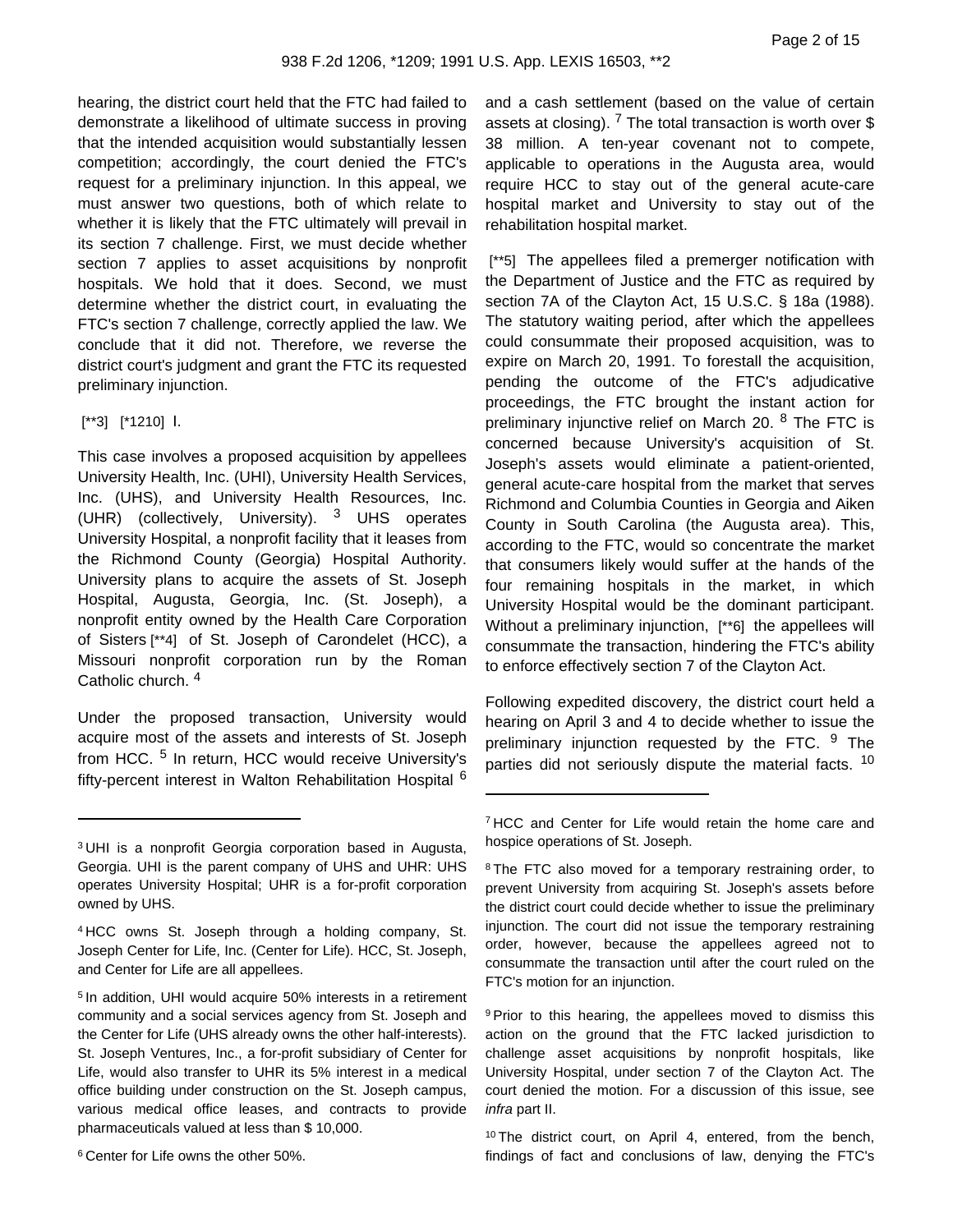The court found the relevant market [\*1211] to be the provision of in-patient services by acute-care hospitals in the Augusta area.  $11$  Presently, five hospitals compete in this market: University Hospital; St. Joseph; Humana Hospital, a for-profit facility in Augusta; Hospital Corporation of [\*\*7] America, a for-profit hospital in Aiken; and the Medical College of Georgia, a state teaching hospital.

[\*\*8] Following the proposed transaction, the court found, the relevant market would be extremely concentrated, with University Hospital controlling approximately forty-three percent of it.  $12$  Furthermore,

request for a preliminary injunction. The facts presented in our opinion are based on this oral order, as well as the court's supplemental written order, entered on April 11, 1991, in which the court summarized the reasons for its April 4 ruling. When necessary, however, we augment the district court's findings with uncontested facts that the parties established at the hearing.

<sup>11</sup> The court noted, in both its initial oral order and its supplemental written order, that University Hospital and St. Joseph do not compete in every acute-care service. Rather, there are approximately 19 major diagnostic categories in which these hospitals compete. It does not appear that the district court intended to limit its market definition solely to these 19 categories. Furthermore, as the FTC points out in its brief to us, such a redefinition of the relevant product market would be of no moment for our purposes; it would only strengthen the FTC's case by, in effect, overvaluing St. Joseph's strength. For ease of discussion, we will treat the provision of acute-care services in general as the relevant product market.

<sup>12</sup> The most prominent method of measuring market concentration is the Herfindahl-Hirschmann Index (HHI). The Justice Department and the FTC rely on the HHI in evaluating proposed horizontal mergers (such as the asset acquisition in this case). See U.S. Dep't of Justice, Merger Guidelines §§ 3.1, 3.11(c), 4Trade Reg. Rep. (CCH) para. 13,103, at 20,560- 61 (1988) [hereinafter Merger Guidelines]. The HHI is calculated by summing the squares of the market shares of every firm in the relevant market. For example, in a market with six firms with market shares of 25%, 20%, 20%, 15%, 10%, and 10%, the HHI is 1850 (25<2> + 20<2> + 20<2> + 15<2> + 10<2> + 10<2> = 1850). Under this test, a market in which the premerger HHI is above 1800 is considered "highly concentrated," and a merger in such a market, which increases the HHI by over 50, raises significant antitrust concerns because it presents a substantial opportunity for anticompetitive collusion. Furthermore, any merger that increases a market's HHI by over 100, to a post-merger level over 1000, raises antitrust concerns. In the present case, the proposed merger would increase the HHI by over 630 to approximately 3200.

the court found that Georgia's certificate of need law, which restricts the ability of existing hospitals to expand their output and the ability of outsiders to build new hospitals, is a "substantial" barrier to entry into the relevant market. Thus, the market's concentration could not easily be dissipated by the entry of new competitors.

[\*\*9] Despite these facts, the court concluded that it was not likely that the proposed acquisition would substantially lessen competition. First, the court noted that University Hospital and St. Joseph are nonprofit corporations. Because of this, the court assumed that they would not act anticompetitively; indeed, the court stated that "the Board of University Hospital is quite simply above collusion." Second, although the court concluded that St. Joseph was not a "failing company," see infra note 28, it found that St. Joseph was a weak competitor in the relevant market. This, according to the court, showed that the acquisition would not substantially lessen competition -- St. Joseph was not, in the court's view, a true competitor of University Hospital. Finally, the court noted that a "number of efficiencies . . . would result from the [proposed] acquisition." Most importantly, the acquisition would eliminate duplicate expenses for capital outlays (like buildings or equipment) and administration. Moreover, the proposed acquisition would, in the court's words, eliminate "wasteful competition," that is, competition between St. Joseph and University Hospital in services for which demand [\*\*10] is low. Thus, after considering all of these factors, the court [\*1212] decided that it was not likely that the proposed acquisition would substantially lessen competition.

Moreover, the court determined that the equities weighed in favor of not issuing the injunction. First, the court observed that "the denial [or delay] of the acquisition would operate to force upon the Sisters of a[] holy order a mission which [they do not choose to pursue]." Second, the court thought that competition

Another method used to evaluate market concentration is the four-firm concentration ratio (CR4), which sums the market shares of the four largest firms in the relevant market. (Some economists prefer an eight-firm concentration ratio.) The Department of Justice used the CR4 prior to 1982, when it replaced it with the HHI. (The HHI, unlike the CR4 or CR8, reflects a higher market concentration as the disparity in the size of firms increases and as the number of firms outside the largest four or eight decreases.) Generally, a market with a CR4 greater than 75 is conducive to collusion and, hence, mergers in such markets deserve careful scrutiny. In this case, the post-merger CR4 would equal 100 since only four hospitals would exist.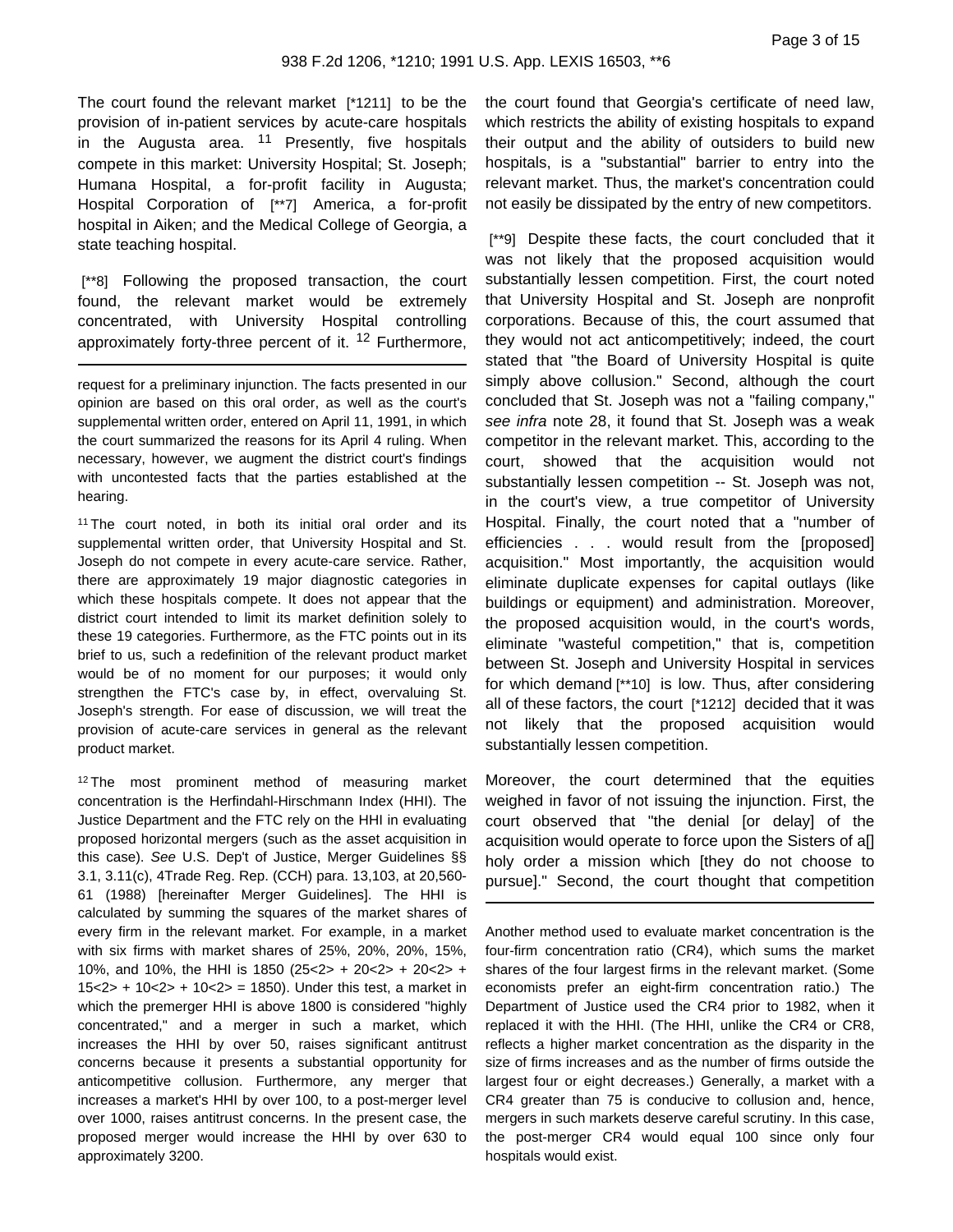would actually be enhanced by the acquisition, keeping prices low and quality of service high. Third, the court concluded that the injunction would deal "a serious blow to property values and to the public's perception of St. Joseph as a hospital service provider." Finally, the court posited that excess capacity (i.e., the existence of more hospital beds than necessary to service the Augusta area) "has produced diseconomies of scale . . . [and] higher prices without reason"; by allowing the transaction to proceed, however, these problems would be solved. The court, therefore, denied the FTC's request for a preliminary injunction.

The FTC now appeals. It argues that the district court misapplied the law in [\*\*11] evaluating whether to issue the preliminary injunction. The FTC contends that, by showing that the proposed acquisition would result in an extremely concentrated market, it was entitled to a presumption that the proposed acquisition would yield anticompetitive results. Additionally, the FTC contends, it buttressed its case by showing that a substantial barrier to entry exists in the relevant market.

The district court, according to the FTC, relied on legally insufficient factors to overcome the presumption that the proposed acquisition would substantially lessen competition. First, the court erroneously assumed that University Hospital, as a nonprofit entity, would not act anticompetitively. Second, argues the FTC, it is of no moment whether St. Joseph is a weak competitor; there is only, in limited circumstances, an exception for acquisitions of "failing companies," which St. Joseph is not. Nor, contrary to the district court's ruling, is there an efficiency defense to section 7 challenges. Thus, concludes the FTC, it has demonstrated a substantial likelihood of ultimate success on the merits.

Moreover, the FTC argues, it has shown that a balancing of the equities favors issuance of [\*\*12] the injunction. Failure to issue the injunction would frustrate the FTC's ability to enforce the antitrust laws, which protect the public from anticompetitive behavior. In contrast, only private equities support the district court's decision not to issue the preliminary injunction; only HCC and University Hospital and its competitors stand to gain from this acquisition. Therefore, the court erred in failing to issue the injunction.

In response, the appellees contend that the district court, although erroneously ruling that the FTC had jurisdiction to bring this action, see supra note 9 and infra part II, correctly applied the law in deciding not to issue the preliminary injunction. First, they argue, the

district court properly relied on St. Joseph's bleak financial prospects in determining that the acquisition would not substantially lessen competition. Second, the court correctly found that the proposed acquisition would create significant efficiencies and that this factor supports the legality of the transaction. Third, the court properly concluded that University Hospital's obligations to the Richmond County Hospital Authority and other public entities demonstrate that [\*\*13] it would not collude unlawfully with its competitors.

Furthermore, the appellees assert that the public interest would be harmed by the issuance of the requested preliminary injunction. The injunction would prohibit HCC from "salvaging [its] investment and redirecting these resources to unmet community needs, such as rehabilitation, home health care, and hospice. Further, University [Hospital] would be hindered in serving the public needs . . . through cost reductions and expansion of its services." The equities, then, weigh in their favor. Accordingly, the court properly decided not to  $[1213]$  issue the requested injunction. <sup>13</sup>

<sup>13</sup> The appellees make two additional arguments, which we dispose of here. First, they argue that the acquisition in question is immune from antitrust scrutiny under the stateaction doctrine of Parker v. Brown, 317 U.S. 341, 63 S. Ct. 307, 87 L. Ed. 315 (1943), and its progeny. See Town of Hallie v. City of Eau Claire, 471 U.S. 34, 105 S. Ct. 1713, 85 L. Ed. 2d 24 (1985). The appellees claim that Georgia's certificate of need law, which regulates the creation of new hospitals and the expansion of existing hospitals based on the health-care needs of local communities, evinces a state policy favoring the displacement of unfettered competition among hospitals for health-care services. According to them, the clearly foreseeable result of this state law is the suppression of all competition in the hospital industry. Furthermore, since the state's policy is exercised by local governmental authorities, here the Richmond County Hospital Authority, which has delegated its power to University, active supervision by the state is not required. Cf. id. at 47, 105 S. Ct. at 1720. Alternatively, if active supervision is required, see California Retail Liquor Dealers Ass'n v. Midcal Aluminum, Inc., 445 U.S. 97, 105, 100 S. Ct. 937, 943, 63 L. Ed. 2d 233 (1980), the appellees argue that the existence of judicial review is sufficient to establish state supervision. (In support of their alternative argument, the appellees cite our vacated opinion in Bolt v. Halifax Hosp. Medical Center, 851 F.2d 1273, 1282 (11th Cir.), vacated, reh'g granted, 861 F.2d 1233 (11th Cir. 1988) (en banc), reinstated, in part, 874 F.2d 755 (11th Cir. 1989) (en banc), vacated and rev'd., 891 F.2d 810 (11th Cir.), cert. denied, 495 U.S. 924, 110 S. Ct. 1960, 109 L. Ed. 2d 322 (1990), despite our clear direction that the state-action discussion in that opinion "remains vacated and without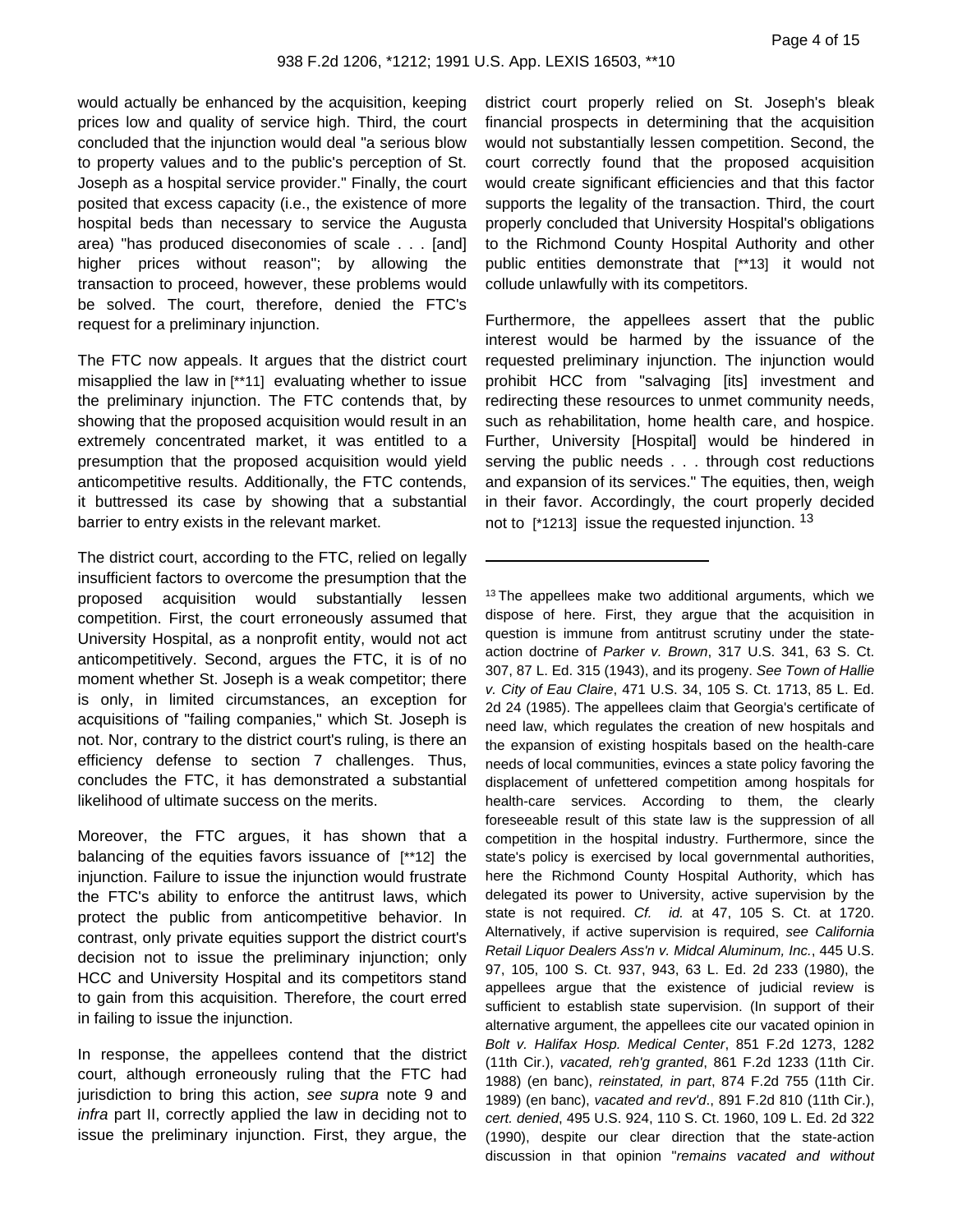[\*\*14] We hold that the FTC is entitled to a preliminary injunction in this case. We first note that the FTC, as the district court held, has jurisdiction to challenge this

precedential value," Bolt, 874 F.2d at 756 (emphasis added).)

In our judgment, this argument is meritless. Georgia has not clearly articulated a policy to displace all competition by hospitals. Georgia's certificate of need statute specifically exempts most acquisitions by existing hospitals, including the acquisition here, from prior regulatory approval. Ga. Code. Ann. § 31-6-47 (Supp. 1990). While the appellees conclude that this exemption "can only be the result of a legislative determination that exempt transactions are consistent with the general . . . purpose [of the certificate of need statute]," it is at least equally plausible, if not more so, that Georgia intended that the transactions exempt from its regulatory review be subject to antitrust scrutiny. Cf. National Gerimedical Hosp. & Gerontology Center v. Blue Cross, 452 U.S. 378, 389, 101 S. Ct. 2415, 2422, 69 L. Ed. 2d 89 (1981) ("Even when an industry is regulated substantially, this does not necessarily evidence an intent to repeal the antitrust laws with respect to every action taken within the industry. . . . Intent to repeal the antitrust laws is much clearer when a regulatory agency has been empowered to authorize or require the type of conduct under antitrust challenge."). Thus, we cannot conclude that Georgia's policy clearly favors asset acquisitions by hospitals regardless of their competitive effects. Accordingly, the appellees' acquisition is not entitled to immunity from the antitrust laws.

Second, the appellees argue that since the consumers in the relevant market are largely sophisticated insurers with significant bargaining power, rather than individuals, it is unlikely that the hospitals that remain in the market after the acquisition is consummated would be able to lessen competition. We agree that "concentration on the buying side of a market does inhibit collusion." Hospital Corp. of Am. v. FTC, 807 F.2d 1381, 1391 (7th Cir. 1986), cert. denied, 481 U.S. 1038, 107 S. Ct. 1975, 95 L. Ed. 2d 815 (1987). The insurance companies in this market, however, are not truly large buyers; rather, they are third-party payors acting on behalf of individuals, the ultimate consumers. These insurance companies, as a practical matter, could not refuse to reimburse their subscribers because the prices in the relevant market were too high; rather, they would, as always, reimburse their subscribers for necessary medical services and, if the prices remained high, they would pass these increased costs on to the individual consumers. Thus, if the hospitals in the relevant market tacitly colluded, so as not to alert these insurers of their anticompetitive plan, their behavior would likely go unchecked. Id. Moreover, given the FTC's strong showing that the proposed acquisition is likely to lessen competition substantially, see infra [Slip Op.] pp. 18-19, we think that the existence of these sophisticated purchasers in the relevant market, which may inhibit collusion, is insufficient to overcome the FTC's case.

acquisition. The court, however, erroneously decided that the FTC did not demonstrate that it likely would prevail in its section 7 challenge. The FTC made a strong showing that the proposed acquisition would substantially lessen competition, and the appellees failed to overcome this showing. The appellees did not introduce sufficient evidence to demonstrate that, because of St. Joseph's bleak prospects for the future, the proposed acquisition would not substantially lessen competition. Nor did the appellees show that the intended acquisition would yield significant economies to offset any anticompetitive costs it produces. Moreover, the district court's assumption [\*1214] that University Hospital, as a nonprofit entity, would not act anticompetitively was improper. Finally, we agree with the FTC that the equities weigh in favor of granting a preliminary injunction. Therefore, we reverse the district court.

II.

The threshold question we must answer is whether section 7 of the Clayton Act applies to asset acquisitions by nonprofit [\*\*15] hospitals. Section 7 provides, in part, that "no person subject to the jurisdiction of the [FTC] shall acquire the whole or any part of the assets of another person . . . where . . . the effect of such acquisition may be substantially to lessen competition." 15 U.S.C. § 18. <sup>14</sup> Therefore, we must determine whether nonprofit hospitals are subject to the jurisdiction of the FTC for purposes of enforcing the Clayton Act. <sup>15</sup> The appellees argue that the FTC's jurisdiction over corporations is defined by the FTCA, 15 U.S.C. §§ 41-

<sup>14</sup> Section 7 also applies to stock or share capital acquisitions. See supra note 2. Many nonprofit entities, like St. Joseph's Hospital, however, have no stock or share capital to acquire. This part of section 7, then, is inapplicable to many acquisitions of nonprofit enterprises, such as the one at issue here. See United States v. Rockford Memorial Corp., 898 F.2d 1278, 1280 (7th Cir.), cert. denied, 498 U.S. 920, 111 S. Ct. 295, 112 L. Ed. 2d 249 (1990). But see United States v. Philadelphia Nat'l Bank, 374 U.S. 321, 335-49, 83 S. Ct. 1715, 1726-34, 10 L. Ed. 2d 915 (1963) (merger between banks is subject to stock-acquisition clause of section 7, even though in corporate law such merger is asset acquisition). Of course, if a nonprofit corporation acquired the stock or share capital of another entity, this transaction would fall within section 7's ambit.

<sup>15</sup> Section 1 of the Clayton Act defines "persons" as all corporations, including nonprofit corporations. See National Collegiate Athletic Ass'n v. Board of Regents, 468 U.S. 85, 100 n.22, 104 S. Ct. 2948, 2960 n.22, 82 L. Ed. 2d 70 (1984).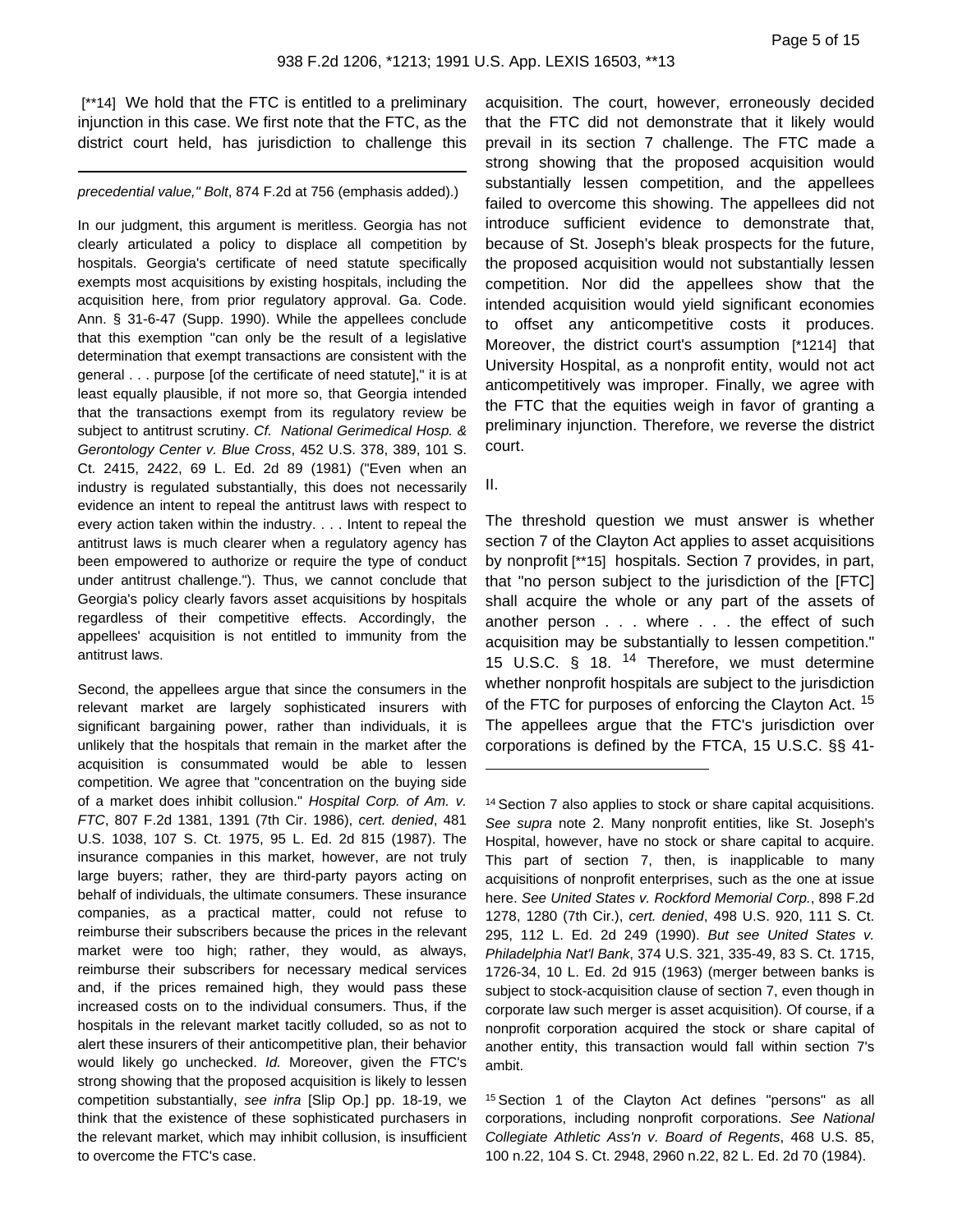46, 47-58 (1988), the fundamental charter of the FTC. Section 5 of the FTCA, id.  $\S$  45(a)(2), gives the FTC jurisdiction over corporations; section 4 of the FTCA, *id.* § 44, defines a "corporation" as an entity that is "organized to carry on business for its own profit or that of its members." Thus, the FTC has no jurisdiction to regulate nonprofit, charitable enterprises (i.e., nonprofit enterprises that operate to benefit the public rather than their members, employees, or shareholders). See Community Blood Bank v. FTC, 405 F.2d 1011 (8th Cir. 1969). University Hospital is a nonprofit, charitable organization that is prohibited by [\*\*16] law from operating for the benefit of private individuals. Therefore, according to the appellees, section 7 is inapplicable to this asset acquisition.

[\*\*17] The FTC, on the other hand, argues that its jurisdiction, for purposes of enforcing the Clayton Act, is defined by section 11 of that same act; there is thus no need to turn to the FTCA. Section 11 vests "the authority to enforce compliance with sections [2, 3, 7, and 8 of the Clayton Act] by the persons respectively subject thereto" in five federal agencies:

in the Interstate Commerce Commission where applicable to common carriers subject to subtitle IV of title 49; in the Federal Communications Commission where applicable to common carriers engaged in wire or radio communication or radio transmission of energy; in the Secretary of Transportation where applicable to air carriers and foreign air carriers subject to the Federal Aviation Act of 1958 . . .; in the Board of Governors of the Federal Reserve System where applicable to banks, banking associations, and trust companies; and in the [FTC] where applicable to all other character of commerce.

15 U.S.C. § 21 (1988).  $16$  According to the FTC, since nonprofit hospitals are not regulated by any of the other agencies listed in section 11, they are [\*\*18] an "other character of commerce" and, thus, fall under the FTC's jurisdiction to enforce the Clayton Act. Therefore, section 7 of the Clayton Act applies to asset acquisitions by nonprofit hospitals.

We agree with the FTC. Clearly, Congress did not provide, in section 7, an explicit exemption to nonprofit hospitals for  $\lceil$ \*1215] asset acquisitions. <sup>17</sup> [\*\*21]

<sup>17</sup> Section 7 provides limited exceptions for certain

Nonetheless, the appellees ask us to confer a special dispensation upon them, based on their interpretation of section 7's reference to "the jurisdiction of the [FTC]." Immunity from the antitrust laws, however, is not lightly implied. United States v. Philadelphia Nat'l Bank, 374 U.S. 321, 348, 83 S. Ct. 1715, 1733, 10 L. Ed. 2d 915 (1963). In our judgment, section 7's reference to the "jurisdiction of the [FTC]" is best understood as a reference to the limitations set out in section 11 of the same act. Congress, in amending section 7 to its present state, [\*\*19] used as a reference point section 11, rather than the FTCA. As the Supreme Court explained in Philadelphia National Bank:

the objective of including the phrase "corporation subject to the jurisdiction of the [FTC]" in § 7 was not to limit the amalgamations to be covered by the amended statute but to make explicit the role of the FTC in administering the section. The predominant focus of the hearings, debates, and committee reports was upon the powers of the FTC. The decisions of this Court which had uncovered the loophole in the original  $\S 7$ ... had not rested directly upon the substantive coverage of § 7, but rather upon the limited scope of the FTC's divestiture powers under  $\S$  11. . . . Thus, the loophole was sometimes viewed as primarily a gap in the FTC's jurisdiction. . . . Congress in 1950 clearly intended to remove all question concerning the FTC's remedial power over corporate acquisitions, and therefore explicitly enlarged the FTC's jurisdiction.

Id. at 346-48, 83 S. Ct. at 1732-33. <sup>18</sup> Congress

transactions, including those "duly consummated pursuant to the authority given by the Secretary of Transportation, Federal Communications Commission, Federal Power Commission, Interstate Commerce Commission, the Securities and Exchange Commission . . ., the United States Maritime Commission, or the Secretary of Agriculture. . . . "

<sup>18</sup> The loophole the Court spoke of referred to the absence of the asset-acquisition provision in the original version of the Clayton Act. As originally enacted, section 7 only applied to stock acquisitions. To avoid the constraints of section 7, corporations used asset acquisitions to achieve the same result as stock acquisitions. The Court "uncovered" this loophole when it held that the Clayton Act did not apply to such transactions. See Arrow-Hart & Hegeman Elec. Co. v. FTC, 291 U.S. 587, 54 S. Ct. 532, 78 L. Ed. 1007 (1934); FTC v. Western Meat Co., 272 U.S. 554, 47 S. Ct. 175, 71 L. Ed. 405 (1926). In 1950, Congress closed this loophole by

<sup>&</sup>lt;sup>16</sup> The remainder of section 11 prescribes the procedures these agencies must use in enforcing the Clayton Act.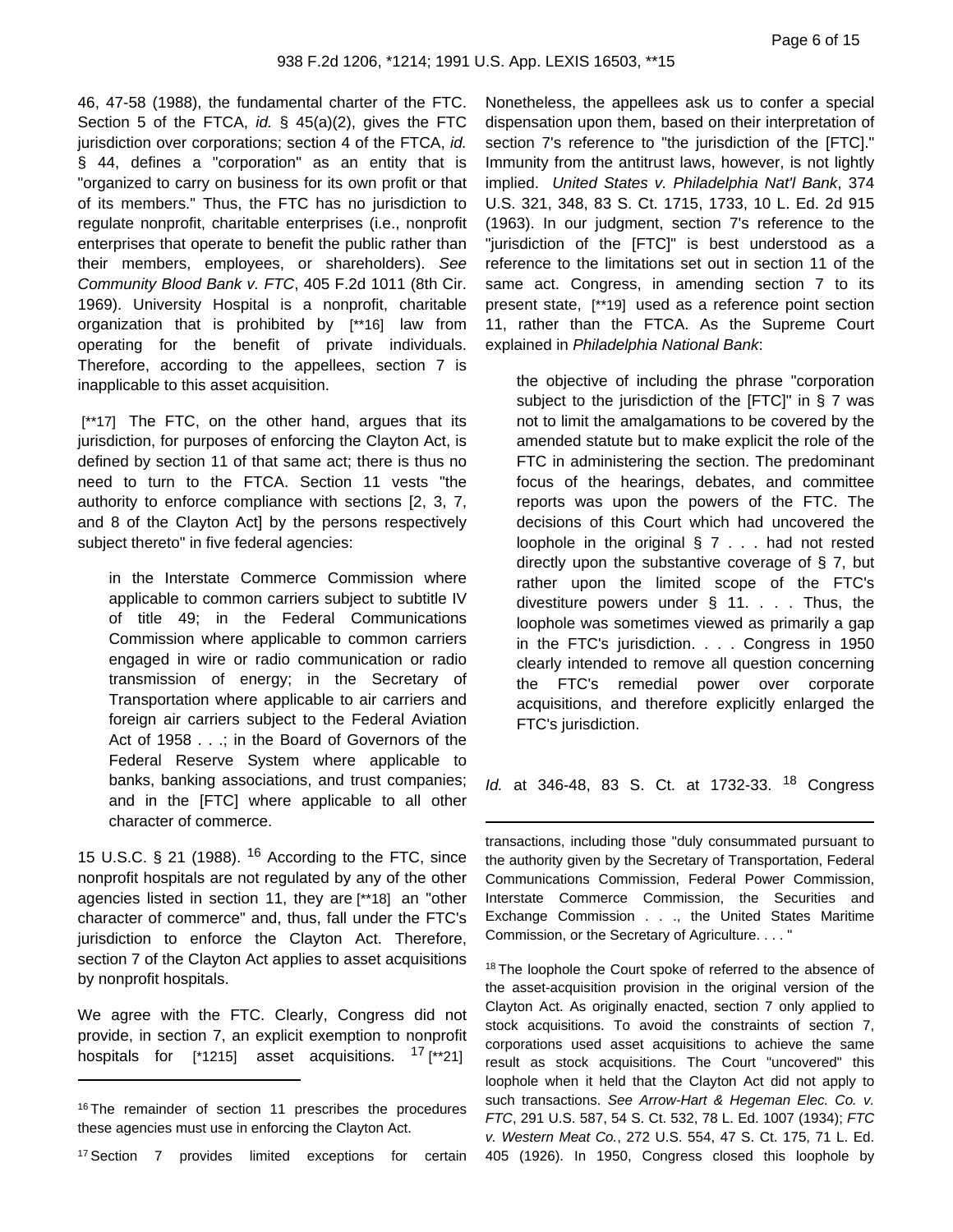accomplished this enlargement by amending sections 7 and 11 of the Clayton Act at the same time. Celler-Kefauver Antimerger Act, ch. 1184, [\*\*20] 64 Stat. 1125-26 (1950) (amending 15 U.S.C. §§ 18, 21). <sup>19</sup> Thus, section 11 of the Clayton Act evidences Congress' intent to exempt from the FTC's enforcement of section 7's asset-acquisition clause only certain entities regulated by other federal agencies; all other entities, including nonprofit hospitals, are subject to section 7. See United States v. Rockford Memorial Corp., 898 F.2d 1278, 1280-81 (7th Cir.), cert. denied, 498 U.S. 920, 111 S. Ct. 295, 112 L. Ed. 2d 249 (1990) (dicta); P. Areeda & H. Hovenkamp, Antitrust Law para. 906, at 797 n.2 (Supp. 1989); Baker, The Antitrust Analysis of Hospital Mergers and the Transformation of the Hospital Industry, 51 Law & Contemp. Probs. 93, 112-13 (Spring 1989). But see United States v. Carilion Health Sys., 707 F. Supp. 840, 841 n.1 (W.D. Va.), aff'd, 892 F.2d 1042 (4th Cir. 1989); Comment, Antitrust Challenges to Nonprofit Hospital [\*1216] Mergers Under Section 7 of the Clayton Act, 21 Loy. U. Chi. L.J. 1231 (1990); Miles & Philip, Hospitals Caught in the Antitrust Net: An Overview, 24 Duq. L. Rev. 489, 664 (1985). <sup>20</sup>

amending sections 7 and 11 to allow the FTC to prevent asset acquisitions that tend substantially to lessen competition.

<sup>19</sup> Ten years later, Congress reiterated that the FTC's jurisdiction in enforcing the Clayton Act is defined by reference to section 11 of that act. In 1960, Congress debated whether to amend section 7 to include asset acquisitions by banks, which were understood at that time to be excepted from section 7. The Senate explained the reason for this exception as follows:

Acquisitions of assets were included [in 1950] within [section 7 of the Clayton Act], but only in the case of corporations subject to the jurisdiction of the [FTC] (banks, being subject to the jurisdiction of the Federal Reserve Board for purposes of the Clayton Act by virtue of section 11 of that act, were not affected).

S. Rep. No. 196, 86th Cong., 1st Sess. 5 (1959) (emphasis added) (final report on Bank Merger Act of 1960). Subsequently, Congress, in lieu of amending the Clayton Act, enacted the Bank Merger Act of 1960, 12 U.S.C. § 1828(c) (1988).

<sup>20</sup> Neither Rockford Memorial Corp. nor Carilion Health System has much precedential value on this issue. The discussion in Rockford Memorial Corp. is dicta; the government failed to raise and, therefore, waived, the section 11 argument in that case. Rockford Memorial Corp., 898 F.2d at 1280-81. In Carilion Health System, the Fourth Circuit, on appeal, declined, in an unpublished opinion, to decide whether section 7 of the Clayton Act applies to nonprofit hospitals; it simply

[\*\*22] The appellees offer no compelling reason why we should borrow section 4 of the FTCA in interpreting section 7 of the Clayton Act, other than that both acts regulate the FTC. We think it is reasonable to infer that Congress intended the FTC's jurisdiction to be greater in enforcing the Clayton Act, which regulates specific types of anticompetitive behavior, than in carrying out its duties under the FTCA, which regulates unfair [\*\*23] methods of competition in general. See Community Blood Bank, 405 F.2d at 1018 (The Clayton Act "not only make[s] no distinction between business and nonprofit corporations as does the [FTCA], but [it] contain[s] no language whatsoever that would limit jurisdiction to particular types of corporations."). Indeed, given Congress' efforts to define, in the Clayton Act, specific activity harmful to competition, it is likely that it intended expansive and vigorous enforcement of section 7 by the FTC.

Furthermore, several factors counsel against the interpretive method appellees advocate. First, in interpreting one section of a statute, it is usually best to refer first to the overall statutory scheme of which the section is a part before turning to other sources, such as other statutes. See United States v. American Trucking Ass'ns, 310 U.S. 534, 542-44, 60 S. Ct. 1059, 1063-64, 84 L. Ed. 1345 (1940) ("To take a few words from their context and with them thus isolated to attempt to determine their meaning, certainly would not contribute greatly to the discovery of the purpose of the draftsmen of a statute, particularly in a law drawn to meet many needs of [\*\*24] a major occupation."); cf. Ingersoll-Rand Co. v. McClendon, 498 U.S. 133, 111 S. Ct. 478, 482, 112 L. Ed. 2d 474 (1990); United States v. Ron Pair Enters., 489 U.S. 235, 109 S. Ct. 1026, 1030-31, 103 L. Ed. 2d 290 (1989). Thus, to understand section 7, we should first look to the Clayton Act as a whole, particularly section 11. Only if this analysis yields ambiguous results, which it does not here, should we refer to alternative sources. <sup>21</sup>

affirmed the district court on other grounds. Carilion Health Sys., 892 F.2d 1042, 1989-2 Trade Cas. P. 68,859, at 62,513, 62,516 (4th Cir. Nov. 29, 1989).

 $21$  As noted above, section 11 provides that the "authority to enforce compliance with sections [2, 3, 7, and 8 of the Clayton Act] by the persons respectively subject thereto is vested . . . in the [FTC] where applicable to all . . . character of commerce" not regulated by other specified federal agencies. 15 U.S.C. § 21(a) (emphasis added). The appellees argue that the emphasized language demonstrates that the jurisdiction of the FTC is defined outside of section 11; thus, they argue, reliance on section 11 is illogical. We disagree. As the FTC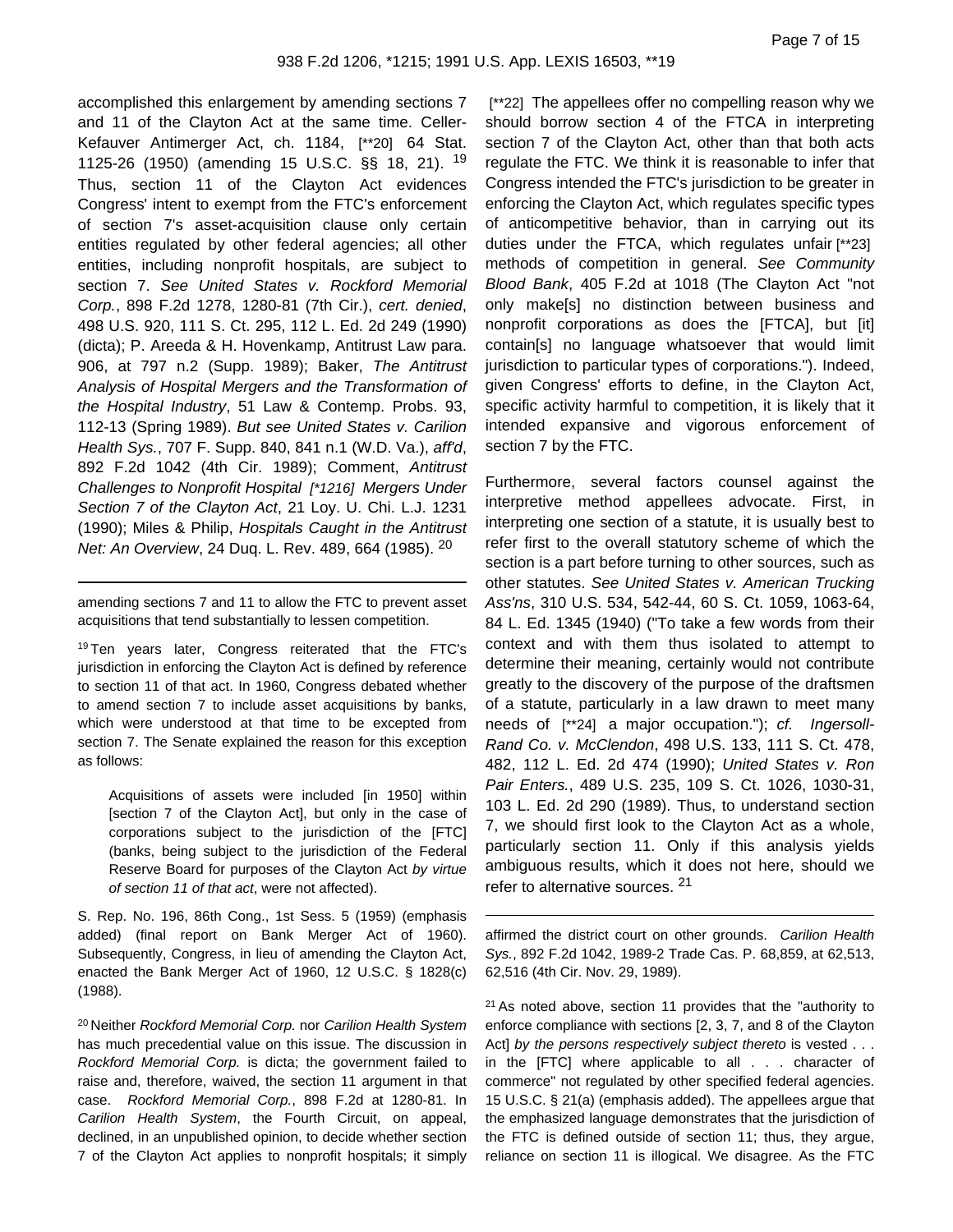[\*\*25] Second, Congress did not limit explicitly, in the Clayton Act itself, the FTC's jurisdiction by reference to some other statute; neither section 7 nor section 11 cite the FTCA as a source for, or limitation on, the FTC's jurisdiction. This is in sharp contrast to Congress' decision to limit, in section 11, the jurisdiction of the Interstate Commerce Commission and the Secretary of Transportation in enforcing the Clayton Act to certain entities as provided by other specified statutes. Moreover, Congress specifically exempted certain transactions, which are regulated by federal agencies other than the FTC, in section 7. See supra note 13. Thus, it appears that Congress [\*1217] intentionally declined to limit the FTC's jurisdiction in enforcing the Clayton Act to the scope of its jurisdiction under the FTCA; if Congress had meant to do otherwise, it could have done so explicitly in section 7 or 11, as it did with other federal agencies.

Finally, the appellees argue that Supreme Court precedent requires us to look to the FTCA, rather than section 11, to determine the FTC's jurisdiction to enforce section 7. In Philadelphia National Bank, the Court, on its way to holding that mergers between [\*\*26] banks are subject to section 7's stock-acquisition clause, discussed whether pure asset acquisitions by banks are subject to section 7's asset-acquisition clause. The Court stated that "the FTC, under § 5 of the [FTCA], has no jurisdiction over banks. Therefore, if the proposed merger be deemed an assets acquisition, it is not within § 7." Philadelphia Nat'l Bank, 374 U.S. at 336, 83 S. Ct. at 1726-27 (citation and footnote omitted); see also id. at 344 n.22, 83 S. Ct. at 1731 n.22 (referring to FTCA in defining FTC's jurisdiction in enforcing section 7 of Clayton Act). This, argues the appellees, establishes that the FTC's jurisdiction to enforce the Clayton Act is limited to its jurisdiction under the FTCA.

The appellees ignore, however, that the Court also considered whether section 11 conferred jurisdiction over banks upon the FTC. Id. at 336 n.11, 83 S. Ct. at 1726 n.11. The Court held that Congress did not intend in section 11 to expand the FTC's jurisdiction to include

banks, which the Federal Reserve Board already regulated. Id. ("The exclusion of banks from the FTC's jurisdiction [\*\*27] appears to have been motivated by the fact that banks were already subject to extensive federal administrative controls.").  $22$  In other words, the Court suggested, as we hold today, that section 11 restricts the FTC's jurisdiction in enforcing the Clayton Act to those industries unregulated by other federal agencies. Thus, the lesson, if any, that the dicta in Philadelphia National Bank imparts is that the FTC's jurisdiction in enforcing the Clayton Act should be defined expansively; that is, both section 11 and the FTCA define this jurisdiction -- the FTCA alone, however, does not limit it. <sup>23</sup>

# [\*\*28] III.

We now turn to whether the district court properly applied the law to the basically uncontested facts. As stated above, we hold that it did not. Section 13(b) of the FTCA provides that "upon a proper showing that, weighing the equities and considering the [FTC]'s likelihood of ultimate success, such action would be in

 $23$  The appellees also argue that even if the FTC has jurisdiction to enforce section 7 against nonprofit corporations, it cannot enjoin this acquisition under section 13(b) of the FTCA. This argument is based, once again, on the fact that the FTC has no jurisdiction under the FTCA to regulate nonprofit corporations. 15 U.S.C. § 44. We do not accept this limited reading of section 13(b). Section 13(b) authorizes the FTC to seek injunctive relief against violations of "any provision of law enforced by [it]." To exempt the present acquisition, which the FTC may regulate under section 7 of the Clayton Act, from section 13(b) of the FTCA, would frustrate Congress' clear intent to provide the FTC with a means of effectively enforcing the laws it administers, FTC v. Exxon Corp., 205 U.S. App. D.C. 208, 636 F.2d 1336, 1342-43 (D.C. Cir. 1980); indeed, once an anticompetitive acquisition is consummated, it is difficult to "unscramble the egg." In our judgment, section 13(b) applies to the FTC's enforcement power under all statutes, not just those contained in the FTCA. Accordingly, we hold that the FTC, to ensure compliance with section 7 of the Clayton Act in this case, properly brought an action for a preliminary injunction under section 13(b) of the FTCA.

points out, at the time Congress amended section 11, the enumerated sections of the Clayton Act applied to different kinds of entities: sections 2 and 3 applied to all entities; section 7 only applied to corporations; and section 8 applied to natural persons. Thus, the emphasized language only clarifies that the agencies listed in section 11, including the FTC, may only enforce the different sections of the Clayton Act against the entities subject to them; in other words, Congress did not intend to expand, through section 11, the kinds of entities subject to sections 2, 3, 7, and 8, respectively.

<sup>&</sup>lt;sup>22</sup> Thus, despite the fact that the Federal Reserve Board had no authority to enforce the Clayton Act against bank mergers, see Philadelphia Nat'l Bank, 374 U.S. at 344 n.22, 83 S. Ct. at 1731 n.22, the Court declined to categorize banks as an "other character of commerce," thereby subjecting them to the FTC's jurisdiction to enforce the asset-acquisition clause of the Clayton Act, id. at 336 n.11, 83 S. Ct. at 1726 n.11.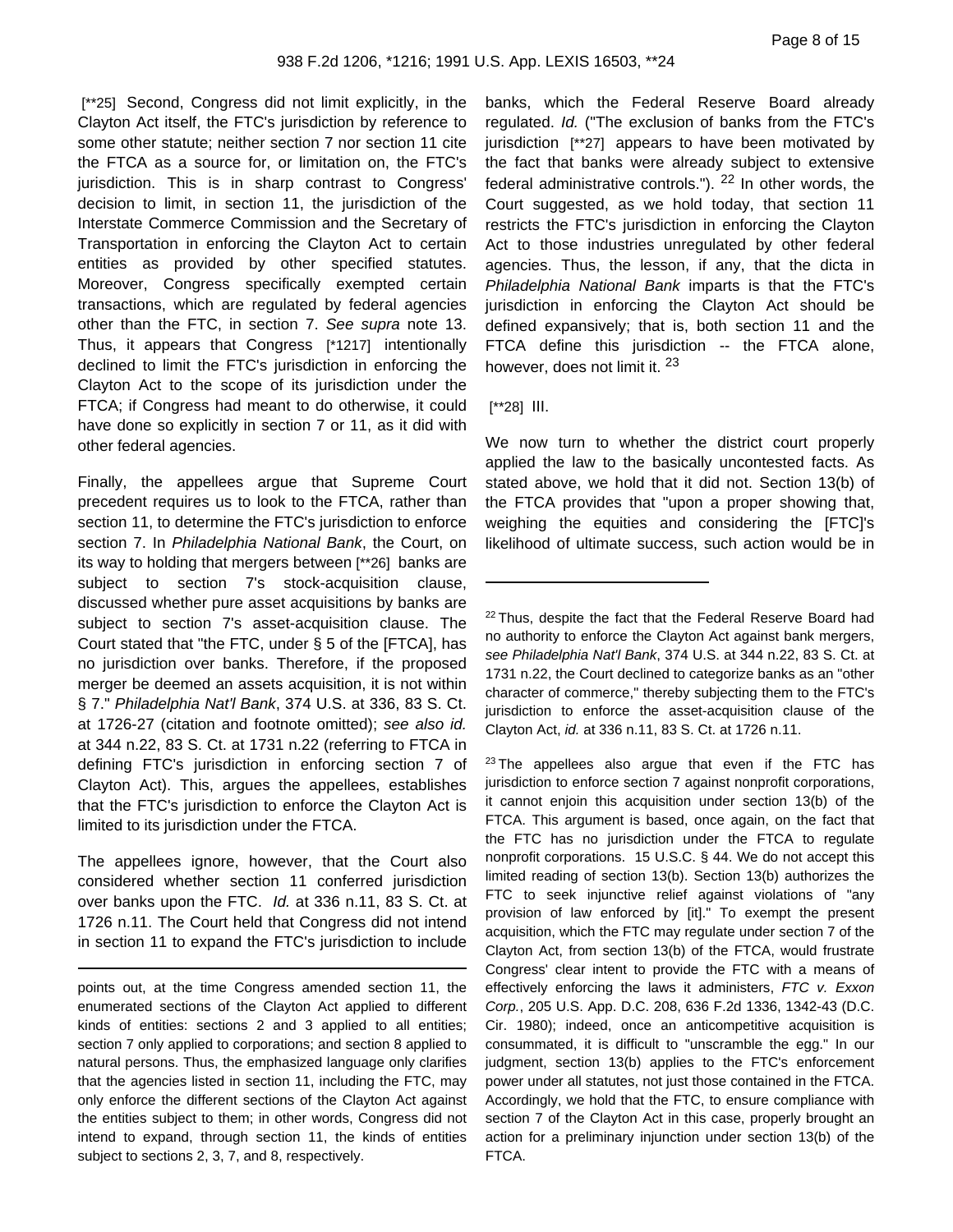the public interest . . . a preliminary injunction may be granted.  $\ldots$  " 15 U.S.C. § 53(b). Thus, in determining whether to grant a preliminary injunction under section 13(b), a district court must (1) determine the likelihood that the FTC will ultimately succeed on the merits and (2) balance the equities. See  $FTC$  v. Warner Communications Inc., 742 F.2d 1156, 1160 [\*1218] (9th Cir. 1984). To obtain a preliminary injunction, then, the FTC need not satisfy the traditional equity standard that courts impose on private litigants -- the FTC need not prove irreparable harm. See H.R. Conf. Rep. No. 624, 93d Cong., 1st Sess. 31 (1973), reprinted in 1973 U.S. Code Cong. & Admin. News 2417, 2533; FTC v. Exxon Corp., 205 U.S. App. D.C. 208, 636 F.2d 1336, 1343 (D.C. Cir. 1980). [\*\*29]

#### A.

To show a likelihood of ultimate success, the FTC must "raise[] questions going to the merits so serious, substantial, difficult and doubtful as to make them fair ground for thorough investigation, study, deliberation and determination by the FTC in the first instance and ultimately by the Court of Appeals." Warner Communications Inc., 742 F.2d at 1162 (quoting FTC v. National Tea Co., 603 F.2d 694, 698 (8th Cir. 1979)). Thus, "our present task is not to make a final determination on whether the proposed [acquisition] violates section 7, but rather to make only a preliminary assessment of the [acquisition]'s impact on competition." Id. To secure a preliminary injunction here, the FTC must demonstrate that it likely will prevail on its section 7 challenge to the proposed acquisition.

As its language suggests, section 7 is "designed to arrest in its incipiency . . . the substantial lessening of competition from the acquisition by one corporation of the whole or any part of the stock" or assets of a competing corporation. United States v. E.I. du Pont de Nemours & Co., 353 U.S. 586, 589, 77 S. Ct. 872, 875, 1 L. Ed. 2d 1057 (1957). [\*\*30] Thus, to satisfy section 7, the government must show a reasonable probability that the proposed transaction would substantially lessen competition in the future. Warner Communications Inc., 742 F.2d at 1160. The government usually makes a prima facie case by showing that the acquisition at issue would produce "a firm controlling an undue percentage share of the relevant market, and [would] result[] in a significant increase in the concentration of firms in that market." Philadelphia Nat'l Bank, 374 U.S. at 363, 83 S. Ct. at 1741; see United States v. Citizens & S. Nat'l Bank, 422 U.S. 86, 120-22, 95 S. Ct. 2099, 2118-19, 45 L. Ed. 2d 41 (1975); United States v. Baker Hughes Inc.,

285 U.S. App. D.C. 222, 908 F.2d 981, 982 (D.C. Cir. 1990).  $24$  If the government makes this showing, a presumption of illegality arises. Id.

[\*\*31] To rebut this presumption, the defendant must produce evidence that "show[s] that the market-share statistics [give] an inaccurate account of the acquisition['s] probable effect[] on competition" in the relevant market. Citizens & S. Nat'l Bank, 422 U.S. at 120, 95 S. Ct. at 2118-19; see Philadelphia Nat'l Bank, 374 U.S. at 363, 83 S. Ct. at 1741; United States v. Waste Management, Inc., 743 F.2d 976, 981 (2nd Cir. 1984). In so doing, the defendant may rely on "nonstatistical evidence which casts doubt on the persuasive quality of the statistics to predict future anticompetitive consequences," such as: "ease of entry into the market, the trend of the market either toward or away from concentration, and the continuation of active price competition." Kaiser Aluminum & Chem. Corp. v. FTC, 652 F.2d 1324, 1341 (7th Cir. 1981). See generally P. Areeda & H. Hovenkamp, supra p. 1215 PP. 917.1, 919, 920.1, 921, 925, 934, 935, 939 (Supp. 1989); Antitrust Section, American Bar Association, Horizontal Mergers: Law and Policy 162-75, 201-04, 219-63 (Monograph No. 12, 1986). Additionally, [\*\*32] the defendant may demonstrate unique economic circumstances that undermine the predictive value of the government's statistics. See, e.g., United States v. General Dynamics Corp., 415 U.S. 486, 94 S. Ct. 1186, 39 L. Ed. 2d 530 (1974). "If the defendant successfully rebuts the presumption [of illegality], [\*1219] the burden of producing additional evidence of anticompetitive effect shifts to the government, and merges with the ultimate burden of persuasion, which remains with the government at all times." Baker Hughes Inc., 908 F.2d at 983; see also Kaiser Aluminum, 652 F.2d at 1340 &  $n.12.$   $25$ 

<sup>25</sup> Conceptually, this shifting of the burdens of production, with the ultimate burden of persuasion remaining always with the government, conjures up images of a tennis match, where the government serves up its prima facie case, the defendant returns with evidence undermining the government's case, and then the government must respond to win the point. In

<sup>24</sup> Significant market concentration makes it "easier for firms in the market to collude, expressly or tacitly, and thereby force price above or farther above the competitive level." Rockford Memorial Corp., 898 F.2d at 1282-83 (quoting Hospital Corp. of Am., 807 F.2d at 1386); see also FTC v. PPG Indus., 798 F.2d 1500, 1503 (D.C. Cir. 1986) ("where rivals are few, firms will be able to coordinate their behavior, either by overt collusion or implicit understanding, in order to restrict output and achieve profits above competitive levels").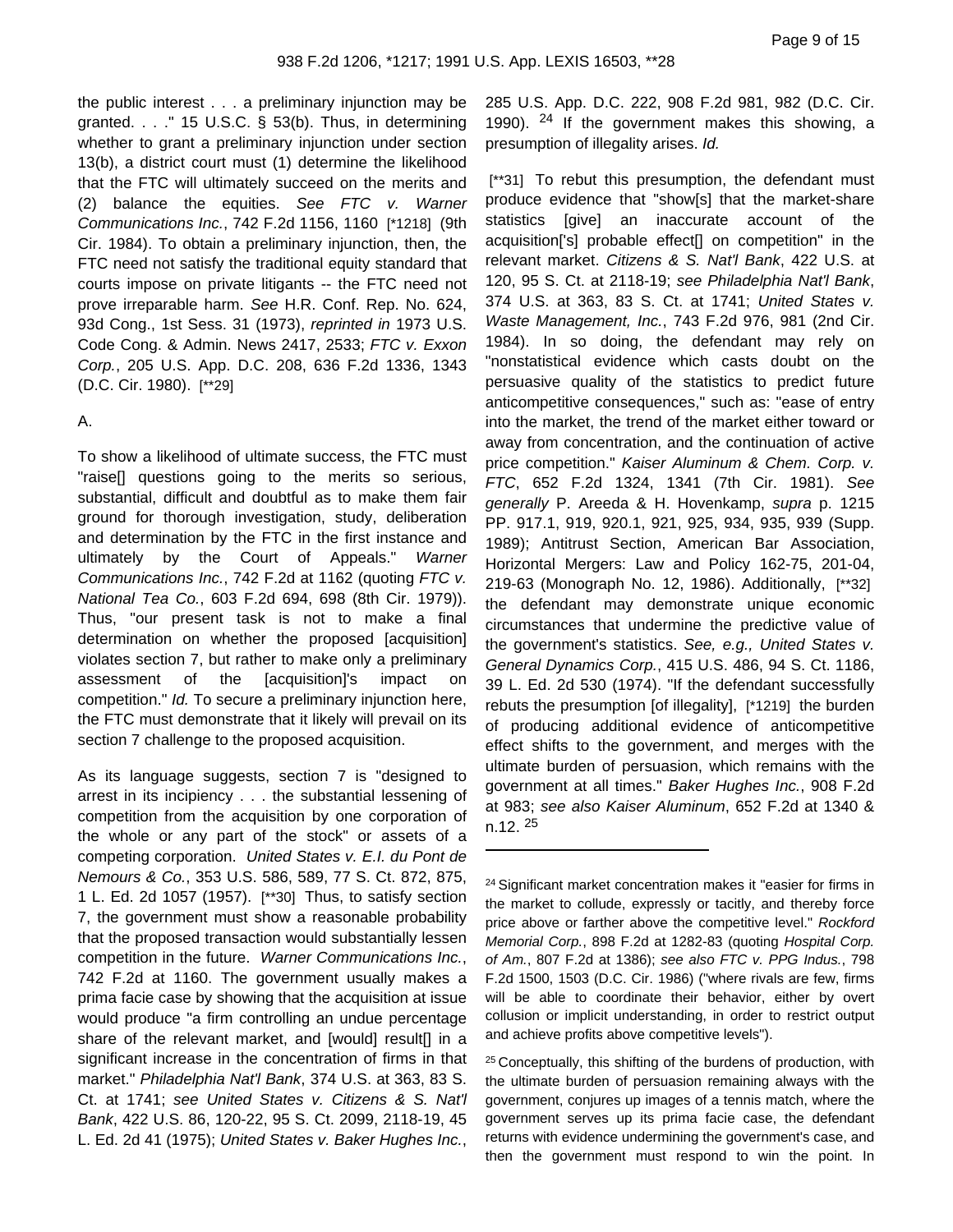[\*\*33] In the discussion that follows, we analyze whether the FTC has demonstrated that it likely will satisfy its ultimate burden of persuasion -- that the proposed acquisition probably would substantially lessen competition. In subpart 1, we discuss the FTC's case, both its prima facie showing of market concentration and the additional evidence that it submitted to bolster this prima facie case. In subpart 2, we discuss the appellees' response to the FTC's case.

1.

The FTC clearly established a prima facie case of anticompetitive effect. The proposed acquisition would significantly increase the concentration of an already highly concentrated market. See supra note 12. Following the acquisition, University Hospital would control approximately forty-three percent of the relevant market; three smaller hospitals would share the remainder of the market. These businesses (and these hospitals certainly are businesses), then, theoretically would be able to raise prices and reduce output together without fear that smaller competitors would undermine their anticompetitive plan by expanding their output and slashing prices -- there simply would be no other competitors. And, indeed, four businesses [\*\*34] easily could collude to achieve such ends without committing detectable violations of sections 1 or 2 of the Sherman Act, 15 U.S.C. §§ 1, 2 (1988). See Hospital Corp. of Am. v. FTC, 807 F.2d 1381, 1387 (7th Cir. 1986), cert. denied, 481 U.S. 1038, 107 S. Ct. 1975, 95 L. Ed. 2d 815 (1987).

Added to its prima facie case, the FTC demonstrated that Georgia's certificate of need law -- which regulates the addition of hospital services based on the need of the public -- is a substantial barrier to entry by new competitors and to expansion by existing ones; in the words of the district court, "the barriers to entry of another into the relevant . . . market [or to expansion by existing firms] are as substantial as they could be, barring outright statutory prohibition." Such barriers make concentrated markets more threatening, since there is little chance that other firms (new or old) would be able, in the face of anticompetitive practices, to spur competition. <sup>26</sup>

practice, however, the government usually introduces all of its evidence at one time, and the defendant responds in kind. This is particularly true when the government seeks a temporary restraining order or, as here, a preliminary injunction and, thus, time is of the essence.

<sup>26</sup> The threat of outsiders' entry into a market may deter

[\*\*35] In fact, the certificate of need law would facilitate an illegal cartel among the hospitals. First,

should the leading hospitals [in the relevant market] collude, a natural consequence would be the creation of excess hospital capacity, for the higher prices resulting from collusion would drive some patients to shorten their hospital stays and others to postpone or reject elective surgery. If a noncolluding hospital wanted to expand its capacity [or an outsider wanted to enter the market] so that it could serve patients driven off by the high prices charged by the colluding hospitals, the colluders would have not [\*1220] only a strong incentive to oppose the grant of a certificate of need but also substantial evidence with which to oppose it -- the excess capacity (in the market considered as a whole) created by their own collusive efforts.

Id. Consequently, this law would help the hospitals maintain their cartel. Second, since any hospital that wanted to expand its capacity would have to give public notice in advance, it would be difficult for cartel members to "cheat" their co-conspirators (i.e., expand output and lower prices). Id. This would help the cartel members enforce their [\*\*36] illegal agreement by monitoring each others' behavior. <sup>27</sup>

existing competitors from colluding if entry barriers are low. See United States v. Falstaff Brewing Corp., 410 U.S. 526, 532-33, 93 S. Ct. 1096, 1100-01, 35 L. Ed. 2d 475 (1973); FTC v. Procter & Gamble Co., 386 U.S. 568, 581, 87 S. Ct. 1224, 1231, 18 L. Ed. 2d 303 (1967) (Clorox) ("It is clear that the existence of Procter at the edge of the industry exerted considerable influence on the market. . . . [The] industry was influenced by each firm's predictions of the market behavior of its competitors, actual and potential."). In this case, however, there would not even be a legitimate threat of entry restraining the hospitals because of the restrictions that Georgia's certificate of need law imposes.

<sup>27</sup> Moreover, the FTC introduced evidence showing that the appellees, by their own admissions, intend to eliminate competition through the proposed acquisition. For example, the appellees, in a report prepared by a joint University Hospital/St. Joseph task force, stated that:

1. Due to reduced usage rates . . . competition will get keener in the Augusta market, even with an increasing population.

. . . .

6. In order to be successful, University Hospital feels that an outright merger with St. Joseph Hospital is most desirable. A merger would accomplish the following: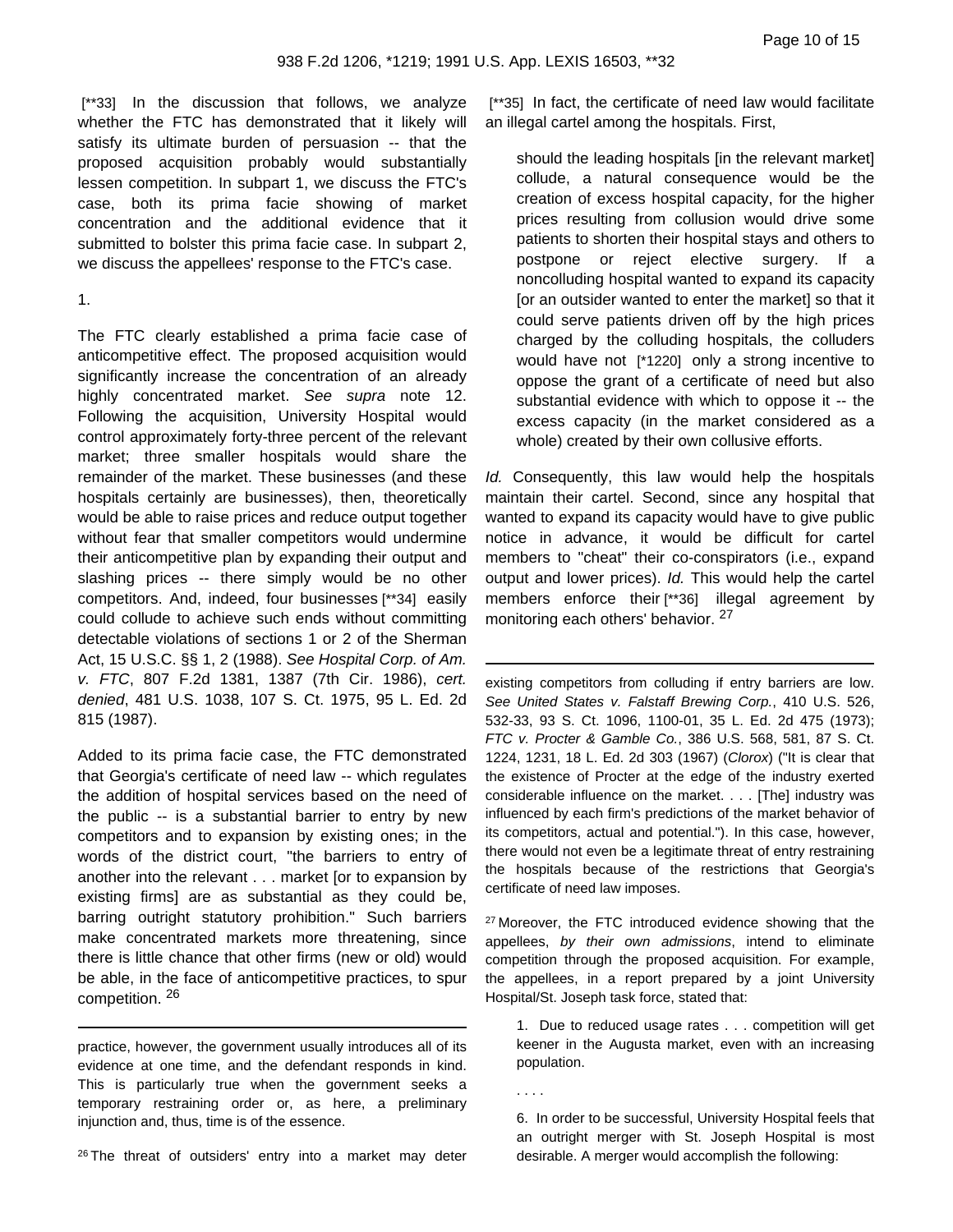# [\*\*37] 2.

As the above discussion makes clear, the FTC established a strong prima facie case that the proposed acquisition would substantially lessen competition in violation of section 7 of the Clayton Act. Additionally, the FTC bolstered this prima facie case with evidence that substantial barriers to entry into the relevant market exist. To overcome the strong presumption of illegality to which the FTC is entitled, based on its showing, the appellees make three principal arguments, all of which the district court accepted. As we explain below, these arguments, or the appellees' evidence in support of them, are insufficient to overcome the FTC's case.

#### a.

The appellees first assert that St. Joseph is a weak competitor and that this undermines the predictive value of the FTC's market share statistics. <sup>28</sup> They contend that because St. Joseph offers only a limited number of services, its prospects for future success are dim. Therefore, they surmise, the proposed acquisition would not substantially lessen competition; St. Joseph, despite its present market share, is not, and will not be, a

a. Reduce competition.

Similarly, University's counsel, in a report submitted in support of University's premerger notification, stated: "The transaction will . . . produce substantial welfare-enhancing benefits to consumers. . . . First, there will be a reduction in cost increasing non-price competition. . . ."

The district court discounted this language as casual references "to a reduction in wasteful and unnecessary duplication of resources rather than . . . [confessions of an] unlawful tendency toward the creation of monopoly or a substantial lessening of competitive factors that would exist in the market place." We need not decide whether the court's characterization of these statements is clearly erroneous because we conclude that even without this evidence, the FTC is entitled to a preliminary injunction.

<sup>28</sup> The parties agree, as the district court found, that St. Joseph is not a "failing company," and that the appellees are not asserting a "failing company" defense. Under the "failing company" defense, an acquisition that otherwise would violate section 7 is allowed if: (1) the firm being acquired faces a "grave probability of business failure" (i.e., bankruptcy) and (2) there is no less anticompetitive means of avoiding the failure, such as merger with some other firm. See Citizen Publishing Co. v. United States, 394 U.S. 131, 136-39, 89 S. Ct. 927, 930-31, 22 L. Ed. 2d 148 (1969); International Shoe Co. v. FTC, 280 U.S. 291, 302, 50 S. Ct. 89, 93, 74 L. Ed. 431 (1930).

meaningful competitor in the relevant market. We disagree.

[\*\*38] The appellees cite the Supreme Court's opinion in General Dynamics to support their position. 415 U.S. at 486, 94 S. Ct. at 1186. In General Dynamics, the Supreme Court held that the market share statistics used by the government to contest a merger were insufficient to sustain its case because, by failing to take into account the acquired firm's long-term contractual commitments, the statistics overestimated the acquired firm's ability to compete in the relevant market in the future. Id. at 500-04, 94 S. Ct. at 1195-97; see also Kaiser Aluminum, 652 F.2d at 1335-36 (explaining General Dynamics). In so holding, the Court stated that the acquired firm's [\*1221] "weakness as a competitor was properly analyzed by the District Court and fully substantiated that court's conclusion that [the acquisition] would not 'substantially . . . lessen competition.'" General Dynamics, 415 U.S. at 503-04, 94 S. Ct. at 1197; see also id. at 507-08, 94 S. Ct. at 1198-99.

We are not prepared, on the strength of this language, to hold that the acquisition [\*\*39] of a "weak company" is absolutely immune from section 7 scrutiny. Rather, we view General Dynamics as standing for the unremarkable proposition that a defendant may rebut the government's prima facie case by showing that the government's market share statistics overstate the acquired firm's ability to compete in the future and that, discounting the acquired firm's market share to take this into account, the merger would not substantially lessen competition. See Hospital Corp. of Am., 807 F.2d at 1385; 4 P. Areeda & D. Turner, Antitrust Law para. 935b, at 140-41 (1980). The weakness of the acquired firm is only relevant if the defendant demonstrates that this weakness undermines the predictive value of the government's market share statistics.

The acquired firm's weakness, then, is one of many possible factors that a defendant may introduce to rebut the government's prima facie case. See Warner Communications Inc., 742 F.2d at 1164-65; Kaiser Aluminum, 652 F.2d at 1339; National Tea Co., 603 F.2d at 700; United States v. International Harvester Co., 564 F.2d 769, 774 (7th Cir. 1977) [\*\*40] ("the prima facie case presented by the Government was rebutted by persuasive evidence, including [the acquired firm's] weakened financial condition"). It is, however, "probably the weakest ground of all for justifying a merger." Kaiser Aluminum, 652 F.2d at 1339. Since weak firms are not in grave danger of failure -- if so,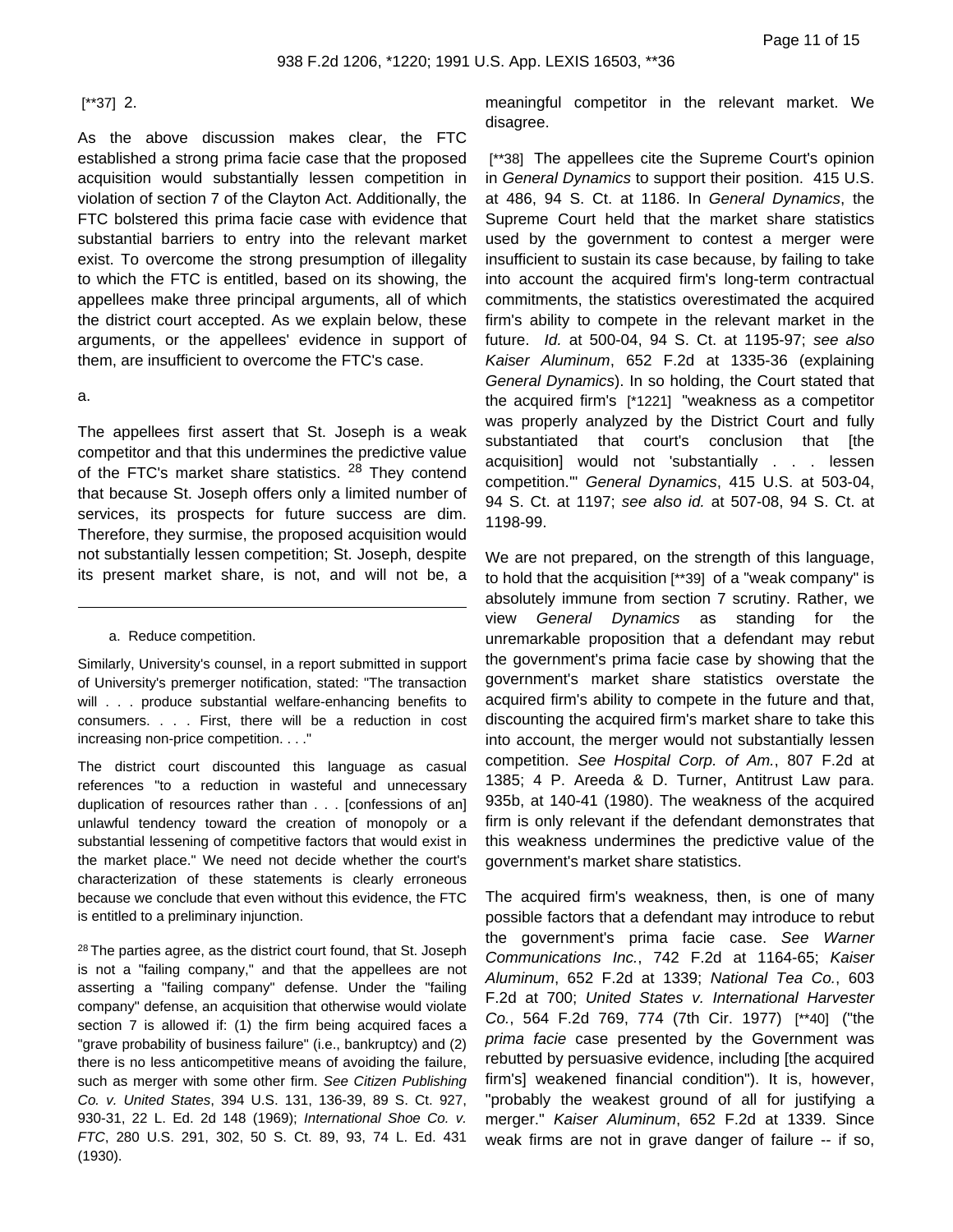they would be failing, rather than weak, companies, and the analysis might differ, see supra note 28 -- it is not certain that their weakness "will cause a loss in market share beyond what has been suffered in the past, or that [such weakness] cannot be resolved through new financing or acquisition by other than a leading competitor." P. Areeda & D. Turner, supra p. 1221, para. 935b, at 140. Moreover, "the acquisition of a financially weak company in effect hands over its customers to the financially strong, thereby deterring competition by preventing others from acquiring those customers, making entry into the market more difficult." Kaiser Aluminum, 652 F.2d at 1339; id. at 1341 ("History records and common sense indicates that the creation of monopoly and the loss of competition involve the acquisition [\*\*41] of the small and the weak by the big and the strong.").

Therefore, to ensure that competition and consumers are protected, we will credit such a defense only in rare cases, when the defendant makes a substantial showing that the acquired firm's weakness, which cannot be resolved by any competitive means, would cause that firm's market share to reduce to a level that would undermine the government's prima facie case. In the present case, the appellees have failed to make such a showing, and the district court's findings to the contrary are clearly erroneous. St. Joseph is fiscally sound at the present time -- indeed, it is presently enjoying the most profitable year in its history. In the district court, however, the appellees speculated, based on ambiguous evidence, that St. Joseph would not be an effective competitor in the future. In reaching this conclusion, they did not analyze St. Joseph's ability to adjust to changing market conditions nor did they explain why St. Joseph, which competes effectively with University Hospital in the relevant market for several services, see supra note 11, would not remain competitive in these service areas in the future. Furthermore, the appellees [\*\*42] did not consider whether the FTC's market share statistics sufficiently account for St. Joseph's alleged shortcomings or whether, adjusting these statistics, the acquisition would still raise antitrust concerns. Therefore, we conclude that the appellees have failed to show that, because of St. Joseph's financial prospects, the FTC's prima facie case does not accurately reflect the proposed acquisition's likely effect on future competition.

#### [\*1222] b.

The appellees argue that the proposed acquisition would generate significant efficiencies and, therefore,

would not substantially lessen competition. The FTC responds that the law recognizes no such efficiency defense in any form. We conclude that in certain circumstances, a defendant may rebut the government's prima facie case with evidence showing that the intended merger would create significant efficiencies in the relevant market. Here, however, the appellees have failed to introduce sufficient evidence to demonstrate that their transaction would yield any efficiencies, and the district court's factual finding to the contrary is clearly erroneous. Accordingly, the appellees may not rely on an efficiency defense.

The Supreme Court stated in [\*\*43] FTC v. Procter & Gamble Co., 386 U.S. 568, 87 S. Ct. 1224, 18 L. Ed. 2d 303 (1967) (Clorox), that "possible economies cannot be used as a defense to illegality" in section 7 merger cases. Id. at 579, 87 S. Ct. at 1224; see also Philadelphia Nat'l Bank, 374 U.S. at 371, 83 S. Ct. at 1745 ("We are clear . . . that a merger the effect of which 'may be substantially to lessen competition' is not saved because, on some ultimate reckoning of social or economic debits and credits, it may be deemed beneficial."); Brown Shoe Co. v. United States, 370 U.S. 294, 344, 82 S. Ct. 1502, 1534, 8 L. Ed. 2d 510 (1962). Courts and scholars have debated the meaning of this precedent. Some argue that the Court completely rejected the use of efficiency evidence by defendants in section 7 cases. See RSR Corp. v. FTC, 602 F.2d 1317, 1325 (9th Cir. 1979) ("RSR argues that the merger can be justified because it allows greater efficiency of operation. This argument has been rejected repeatedly."), cert. denied, 445 U.S. 927, 100 S. Ct. 1313, 63 L. Ed. 2d 760 (1980); Fisher & Lande, Efficiency [\*\*44] Considerations in Merger Enforcement, 71 Calif. L. Rev. 1580, 1595 (1983). Others posit that the Court merely rejected the use of insufficient or speculative evidence to demonstrate efficiencies; a limited efficiency defense to the government's prima facie case, they argue, remains available. See P. Areeda & D. Turner, supra p. 22, para. 941b, at 154 ("To reject an economies defense based on mere possibilities does not mean that one should reject such a defense based on more convincing proof."); Murris, The Efficiency Defense Under Section 7 of the Clayton Act, 30 Case W. Res. L. Rev. 381, 412-13 (1980).

It is clear that whether an acquisition would yield significant efficiencies in the relevant market is an important consideration in predicting whether the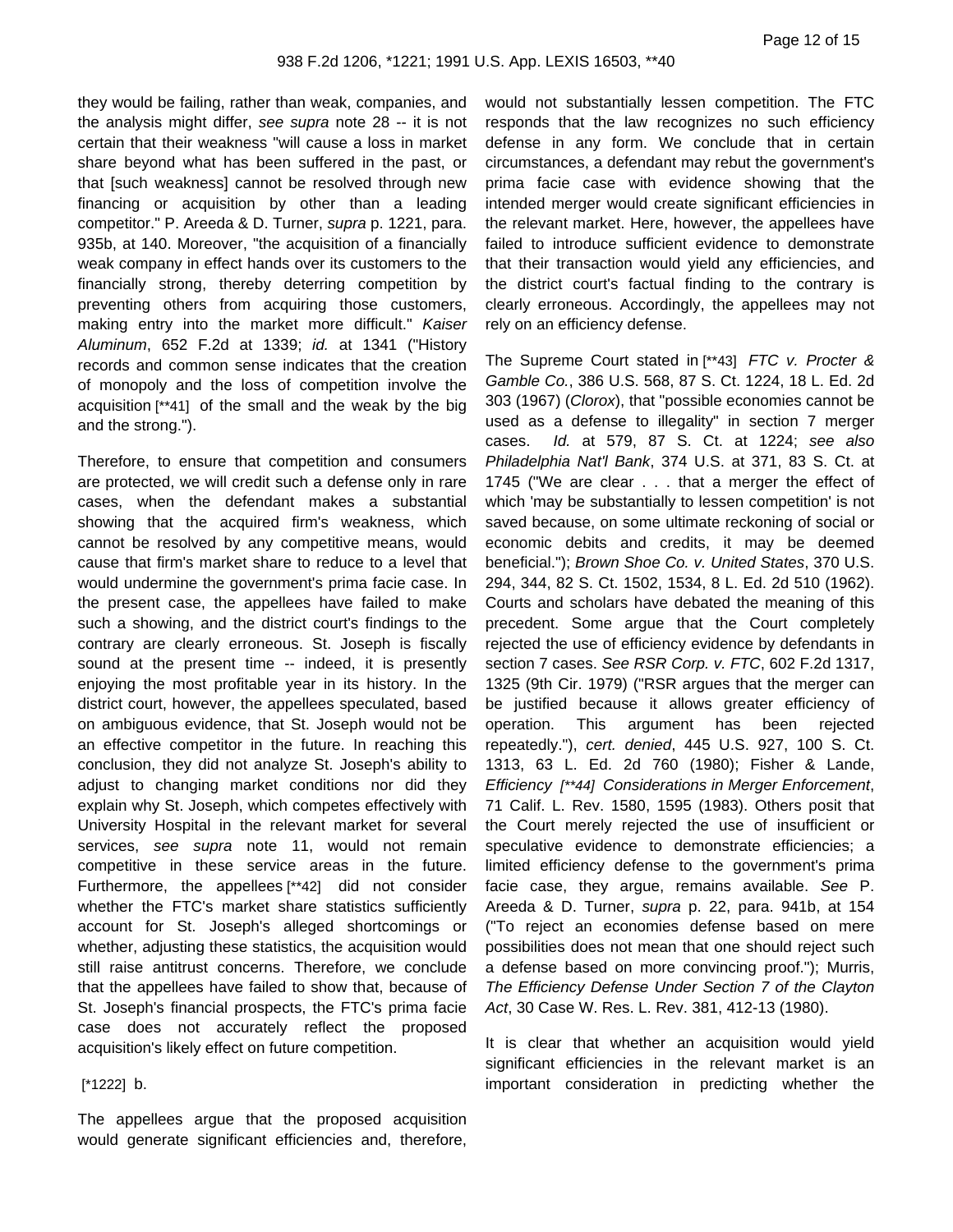acquisition would substantially lessen competition. <sup>29</sup> Market share statistics, which the government uses to make out a prima facie case under section 7, are not an end in themselves; rather, they are used to estimate the effect an intended transaction would have on competition. Thus, evidence that a proposed acquisition would create significant efficiencies benefiting consumers is [\*\*45] useful in evaluating the ultimate issue -- the acquisition's overall effect on competition. We think, therefore, that an efficiency defense to the government's prima facie case in section 7 challenges is appropriate in certain circumstances. <sup>30</sup>

<sup>29</sup> Of course, once it is determined that a merger would substantially lessen competition, expected economies, however great, will not insulate the merger from a section 7 challenge. See Clorox, 386 U.S. at 579, 87 S. Ct. at 1231 ("Congress was aware [when it enacted section 7] that some mergers which lessen competition may also result in economies but it struck the balance in favor of protecting competition."); Philadelphia Nat'l Bank, 374 U.S. at 371, 83 S. Ct. at 1745-46 ("Congress determined to preserve our traditionally competitive economy. It therefore proscribed anticompetitive mergers, the benign and the malignant alike, fully aware, we must assume, that some price might have to be paid.").

<sup>30</sup> It is unnecessary for us to define the parameters of this defense now; as we explain infra, the appellees failed to demonstrate that the proposed acquisition would generate significant efficiencies. We note, however, that it may further the goals of antitrust law to limit the availability of an efficiency defense, even when a defendant can demonstrate that its proposed acquisition would produce significant efficiencies. For example, it might be proper to require proof that the efficiencies to be gained by the acquisition cannot be secured by means that inflict less damage to competition, such as internal expansion or merger with smaller firms. For various suggestions on the proper scope of an efficiency defense, see Murris, supra p. 26, 426-31 (advocating absolute efficiency defense); P. Areeda & D. Turner, supra p. 1221, paras. 939-62 (advocating partial defense limited to types of efficiencies); L. Sullivan, Handbook of the Law of Antitrust § 204, at 631 (1977) (advocating partial defense limited only by evidentiary standard); Rogers, The Limited Case for an Efficiency Defense in Horizontal Mergers, 58 Tul. L. Rev. 503, 521-25, 528 (1983) (advocating partial defense for merger between two small firms in market dominated by large firms). Some scholars advocate placing the efficiency issue before enforcement agencies rather than courts. See, e.g., Williamson, Economies as an Antitrust Defense Revisited, 125 U. Pa. L. Rev. 699, 729-31 (1977) (proposing that the Justice Department and the FTC consider efficiencies but not the courts). Others have suggested that enforcement agencies simply take efficiencies into account by increasing the level of

[\*\*46] [\*1223] We recognize, however, that it is difficult to measure the efficiencies a proposed transaction would yield and the extent to which these efficiencies would be passed on to consumers. See R. Bork, supra note 30, at 127; R. Posner, supra note 30, at 112 ("The measurement of efficiency . . . [is] an intractable subject for litigation."); Fisher & Lande, supra p. 26, 1670-77; see also U.S. Dep't of Justice, Merger Guidelines § V.A., 4Trade Reg. Rep. (CCH) para. 13,102 at 20,542 (1982) (claims about expected efficiency gains are "easier to allege than to prove"); cf. L. Sullivan, supra note 30, § 204, at 631. Moreover, it is difficult to calculate the anticompetitive costs of an acquisition against which to compare the gains realized through greater efficiency; such a comparison is necessary, though, to evaluate the acquisition's total competitive effect. Because of these difficulties, we hold that a defendant who seeks to overcome a presumption that a proposed acquisition would substantially lessen competition must demonstrate that the intended acquisition would [\*\*47] result in significant economies and that these economies ultimately would benefit competition and, hence, consumers. <sup>31</sup> As Justice Harlan, concurring in Clorox, explained: "Economies cannot be premised solely on dollar figures, lest accounting controversies dominate § 7 proceedings. Economies employed in defense of a merger must be shown in what economists label 'real' terms." 386 U.S. at 604, 87 S. Ct. at 1243. To hold otherwise would permit a defendant to overcome a presumption of illegality based solely on speculative, self-serving assertions.

The appellees here have not presented sufficient evidence to support their claim that the intended acquisition would generate efficiencies benefiting consumers. The district court, in finding that the proposed acquisition would result in a "number [\*\*48] of efficiencies," admitted that its finding was based on the appellees' "speculation." The appellees simply concluded that the intended acquisition would reduce "unnecessary duplication" between University Hospital and St. Joseph; they then approximated, in dollars, the

market concentration at which a merger is challenged, rather than engaging in case-by-case weighing of efficiencies. Fisher & Lande, supra p. 1222, at 1670-77; R. Bork, The Antitrust Paradox: A Policy at War with Itself 129 (1978); R. Posner, Antitrust Law: An Economic Perspective 112-13 (1976).

<sup>31</sup> The Department of Justice and the FTC, in deciding whether to challenge a merger, require the same threshold showing. See Merger Guidelines, supra note 12, § 3.5 para. 13,103, at 20,564.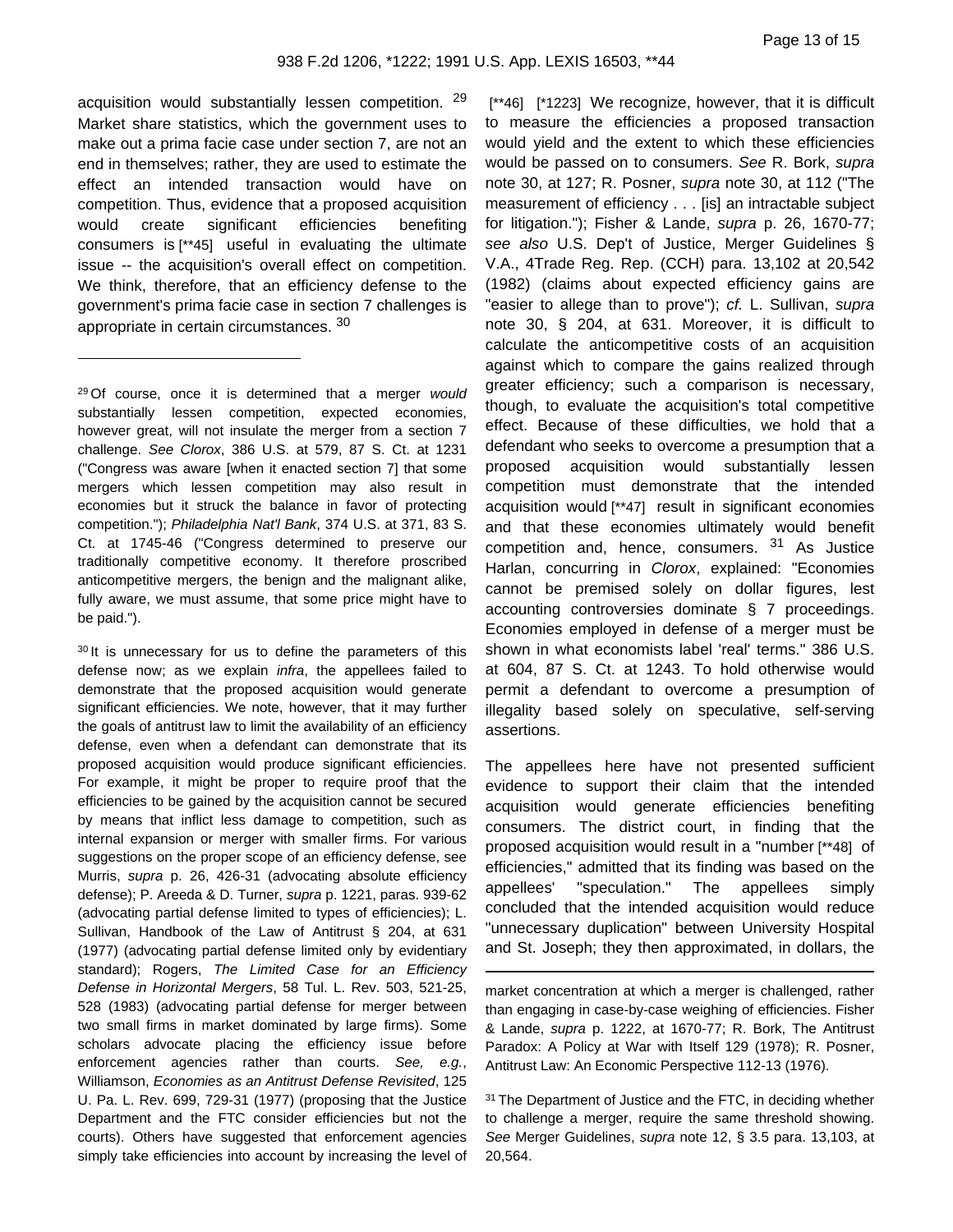savings these efficiencies would produce. They did not specifically explain, however, how these efficiencies would be created and maintained. In the end, the court conceded that "no one can tell at this point what all of [the efficiencies] are or are not." Clearly, the district court's conclusion is not well grounded in fact; while the proposed acquisition may produce significant economies, the appellees simply failed to demonstrate this. 32 Therefore, although we hold that an efficiency defense (the scope of which we do not discuss here, see supra note 30) may be used in certain cases to rebut the government's prima facie showing in a section 7 challenge, the appellees may not rely on this defense because they failed to demonstrate [\*1224] that their proposed acquisition would yield significant economies.

# [\*\*49] c.

Finally, the appellees argue, as the district court held, that University Hospital's nonprofit status supports their position that the proposed acquisition would not result in substantially less competition. We disagree.

While "different ownership structures might reduce the likelihood of collusion, . . . this possibility is conjectural." Hospital Corp. of Am., 807 F.2d at 1390. Indeed, the Supreme Court has rejected the notion that nonprofit corporations act under such a different set of incentives than for-profit corporations that they are entitled to an implicit exemption from the antitrust laws. See National Collegiate Athletic Ass'n v. Board of Regents, 468 U.S. 85, 100 n.22, 104 S. Ct. 2948, 2960 n.22, 82 L. Ed. 2d 70 (1984). As the Seventh Circuit explained:

We are aware of no evidence -- and the [appellees] present none, only argument -- that nonprofit suppliers of goods or services are more likely to compete vigorously than profit-making suppliers. . . . If the managers of nonprofit enterprises are less likely to strain after that last penny of profit, they may be less prone to engage in profit-maximizing collusion but by the same token [\*\*50] less prone to engage in profit-maximizing competition.

Rockford Memorial Corp., 898 F.2d at 1285. Thus, the nonprofit status of the acquiring firm will not, by itself, help a defendant overcome the presumption of illegality that arises from the government's prima facie case.

The appellees argue that University Hospital's prior history of service to the public and procompetitive behavior, added to its nonprofit status, removes their argument from the realm of speculation. We cannot agree. University Hospital's business decisions are not mandated by law; rather, its governing body is free to decide where to set prices and output. While University Hospital's prior practices may suggest its future conduct, such evidence has limited probative value. The appellees' self-serving declarations simply do little to undermine the impressive evidence the FTC has introduced to make its case. Furthermore, although public scrutiny may reduce University Hospital's ability to commit undetected violations of the antitrust laws, it would not eliminate altogether the risk that it might act anticompetitively. For example, while public pressure might inhibit it from raising prices, [\*\*51] "similar pressure might inhibit [it] from expanding capacity to take on additional patients attracted by lower prices." Hospital Corp. of Am., 807 F.2d at 1391. Finally, we note that the proposed acquisition would make it easier for the three remaining hospitals in the relevant market - - two of which are for-profit entities -- to collude. Accordingly, we conclude that the district court erred in relying on this argument to rebut the FTC's prima facie case.

# d.

Therefore, we conclude, based on the evidence presented to the district court, that the FTC has demonstrated that it likely will prevail in showing that the proposed acquisition would substantially lessen competition. The FTC's statistical evidence made out a strong prima facie case. The FTC bolstered its case by showing that a substantial barrier to entry exists in the relevant market. The appellees simply failed to introduce sufficient evidence to undermine the FTC's position.

# B.

Now we must balance the equities to decide whether an injunction should issue. The district court, in concluding that the equities weighed against issuing the injunction, relied on both its perception that the acquisition would foster [\*\*52] competition and its belief that delaying the acquisition would harm St. Joseph, HCC, University and, thus, the public they serve. As we demonstrate above, the district court erred in concluding that the acquisition would foster competition; rather, it is likely

<sup>&</sup>lt;sup>32</sup> Nor did the appellees compare the benefits they expect to realize from the alleged efficiencies with the costs the intended acquisition may exact on competition. It is difficult, then, to conclude with any reliability that the acquisition ultimately would aid, rather than hinder, competition and consumers.